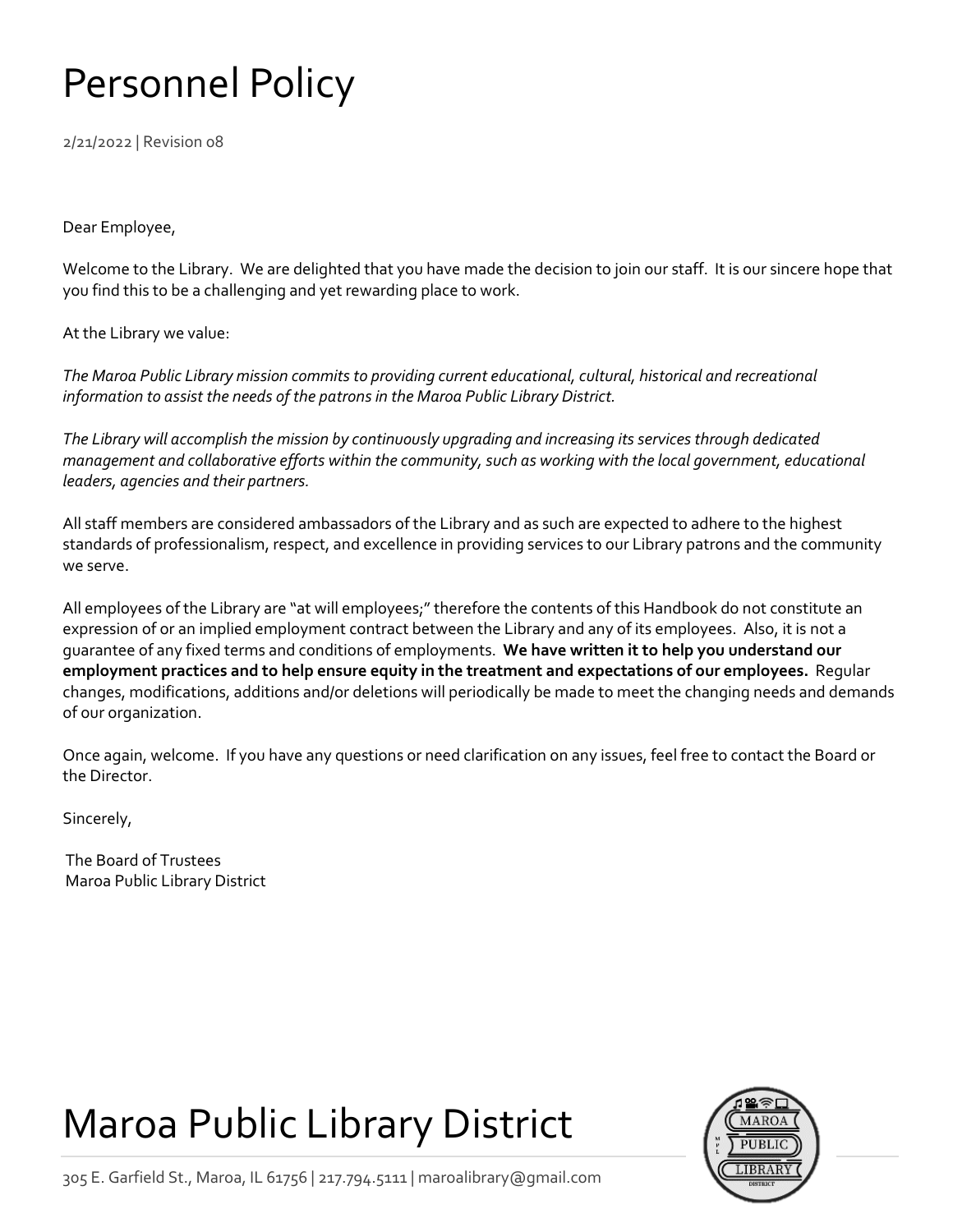# Table of Contents

| 1.0 | Introduction |                           |                                                                                 | Pg. 4  |        |
|-----|--------------|---------------------------|---------------------------------------------------------------------------------|--------|--------|
|     | $1.1\,$      |                           | <b>Library Governance and History</b>                                           |        | Pg. 4  |
|     | 1.2          |                           | <b>Library Organization</b>                                                     |        |        |
|     |              | 1.2.1                     | <b>Director</b>                                                                 |        | Pg. 4  |
|     |              | 1.2.2                     | Librarian Assistant                                                             |        | Pg. 7  |
|     |              | 1.2.3                     | Programming & Outreach Director                                                 |        | Pg. 9  |
|     |              | 1.2.4                     | <b>Student Aid</b>                                                              |        | Pg. 11 |
| 2.0 |              | <b>Employee Relations</b> |                                                                                 | Pg. 13 |        |
|     | 2.1          |                           | <b>Equal Employment Opportunity &amp; Discrimination</b>                        |        | Pg. 13 |
|     |              | 2.1.1                     | Prohibited Harassment, including Sexual Harassment                              |        | Pg. 13 |
|     |              | 2.1.2                     | Complaint Procedure for Filing Charges of Discrimination or Unlawful Harassment |        |        |
|     |              |                           |                                                                                 |        | Pg. 13 |
|     | 2.2          |                           | <b>Retirement Age</b>                                                           |        | Pg. 16 |
|     | 2.3          |                           | Safety and Health                                                               |        | Pg. 16 |
|     |              | 2.3.1                     | <b>Emergency Procedure Plan</b>                                                 |        | Pg. 16 |
|     |              | 2.3.2                     | Communicable/Terminal Illness                                                   |        | Pg. 17 |
|     |              | 2.3.3                     | <b>Blood Borne Pathogens</b>                                                    |        | Pg. 17 |
|     |              | 2.3.4                     | Drug-Free Workplace                                                             |        | Pg. 18 |
|     |              | 2.3.5                     | <u>Civility</u>                                                                 |        | Pg. 18 |
|     |              | 2.3.6                     | Smoke-Free Workplace                                                            |        | Pg. 19 |
|     |              | 2.3.7                     | Roadway Safety                                                                  |        | Pg. 20 |
|     | 2.4          |                           | <b>Business Ethics</b>                                                          |        | Pg. 20 |
|     |              | 2.4.1                     | Outside Employment                                                              |        | Pg. 20 |
|     |              | 2.4.2                     | <b>Gifts, Loans and Entertainment</b>                                           |        | Pg. 20 |
|     |              | 2.4.3                     | <b>Political Activities</b>                                                     |        | Pg. 21 |
|     | 2.5          | Personal Appearance       |                                                                                 |        | Pg. 22 |
|     | 2.6          | Use of Library Material   |                                                                                 |        | Pg. 22 |
|     | 2.7          | Recruitment               |                                                                                 |        | Pg. 23 |
|     | 2.8          | Appointment               |                                                                                 |        | Pg. 23 |
|     | 2.9          |                           | <b>New Employee Probation</b>                                                   |        | Pg. 24 |
|     | 2.10         |                           | <b>Workweek and Schedules</b>                                                   |        | Pg. 24 |
|     |              |                           | 2.10.1 Work Schedules                                                           |        | Pg. 24 |
|     |              |                           | 2.10.2 Lunch Hours and Work Breaks                                              |        | Pg. 24 |
|     |              |                           | 2.10.3 Adverse Weather Policy                                                   |        | Pg. 24 |
|     | 2.11         | <b>Travel Policy</b>      |                                                                                 |        | Pg. 25 |
|     | 2.12         |                           | <b>Evaluation Procedures</b>                                                    |        | Pg. 25 |
|     | 2.13         | <b>Discipline</b>         |                                                                                 |        | Pg. 25 |
|     | 2.14         |                           | <b>Separation from Employment</b>                                               |        | Pg. 25 |
|     |              |                           | 2.14.1 Resignation                                                              |        | Pg. 25 |
|     |              |                           | 2.14.2 Termination Without Prejudice                                            |        | Pg.25  |
|     |              |                           | 2.14.3 Termination for Cause                                                    |        | Pg. 25 |
|     | 2.15         |                           | Grievance Procedure                                                             |        | Pg. 26 |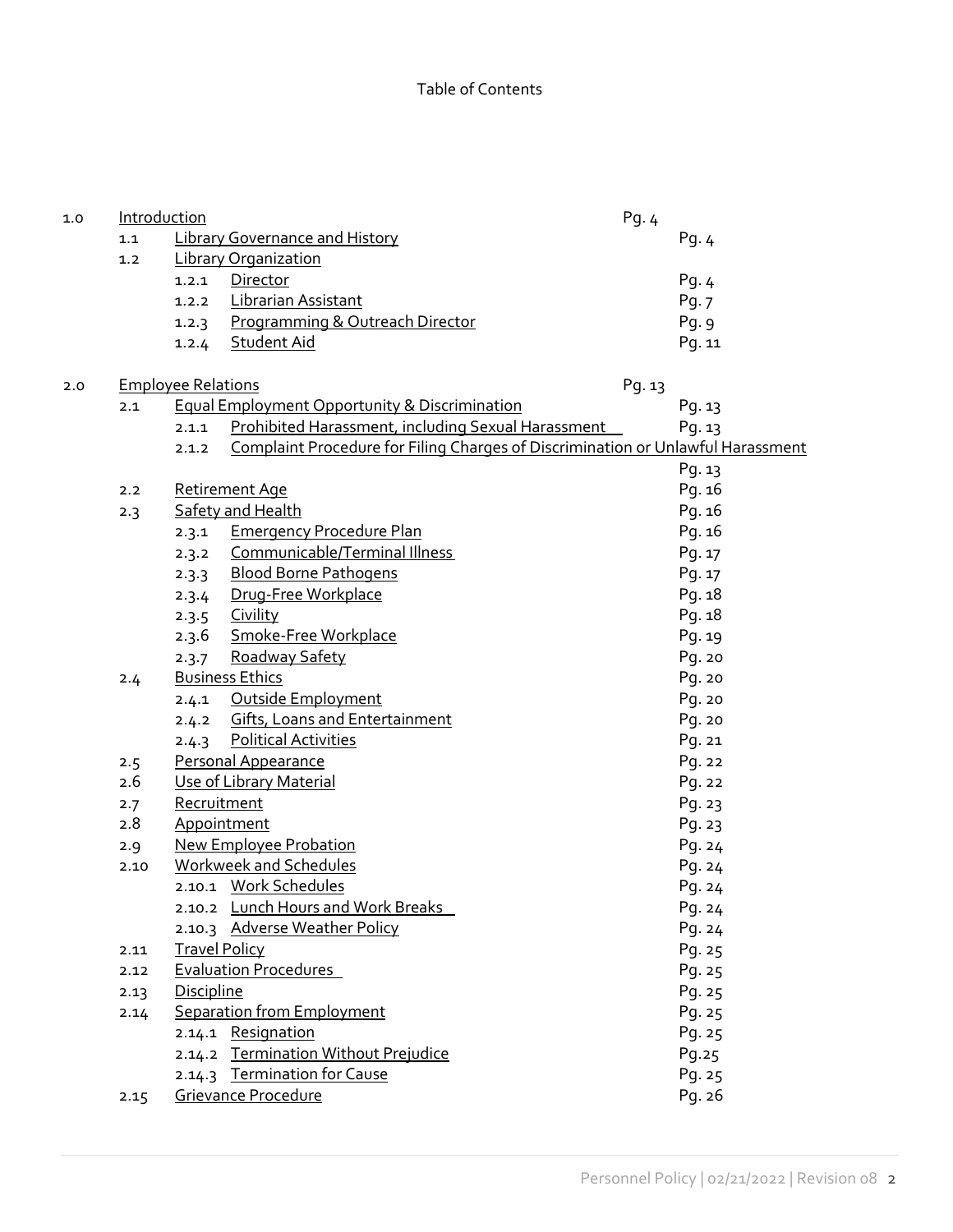| 3.0 | <b>COMPENSATON</b>                         |                                                          |        |        |
|-----|--------------------------------------------|----------------------------------------------------------|--------|--------|
|     | 3.1                                        | <b>Compensation Plan</b>                                 |        | Pg. 27 |
|     | 3.2                                        | Overtime                                                 |        | Pg. 27 |
|     | 3.3                                        | <b>Grant Funded Employees</b>                            |        | Pg. 27 |
| 4.0 | <b>BENEFITS - TIME OFF</b>                 |                                                          |        |        |
|     | 4.1                                        | Holidays                                                 |        |        |
|     | 4.2                                        | Personal Time Off (PTO)                                  |        | Pg. 27 |
|     | 4.3                                        | <b>Bereavement Leave</b>                                 |        | Pg. 27 |
|     | 4.4                                        | <b>Family and Medical Leave</b>                          |        | Pg. 28 |
|     |                                            | 4.4.a Military Family FMLA                               |        | Pg. 28 |
|     | 4.5                                        | Leave for Victims of Domestic or Sexual Violence         |        | Pg. 29 |
|     | 4.6                                        | <b>Jury Duty</b>                                         |        | Pg. 30 |
|     | 4.7                                        | <b>Military Leave</b>                                    |        | Pg. 30 |
|     | 4.8                                        | <b>Voting Leave</b>                                      |        | Pg. 30 |
|     | 4.9                                        | <b>Blood Donation Leave</b>                              |        | Pg. 30 |
| 5.0 | <b>BENEFITS-OTHER</b>                      |                                                          |        |        |
|     | 5.1                                        | Insurance                                                |        | Pg. 30 |
|     |                                            | <b>Social Security and Medicare</b><br>5.1.a.            |        | Pg. 30 |
|     |                                            | Workers' Compensation & Unemployment Insurance<br>5.1.b. |        | Pg. 30 |
| 6.0 | <b>STAFF DEVELOPMENT</b>                   |                                                          |        |        |
|     | 6.1<br><b>Tuition Reimbursement Policy</b> |                                                          |        | Pg. 31 |
|     | 6.2                                        | <b>In-Service Training</b>                               |        |        |
|     | 6.3                                        | <b>Professional Affiliations and Activities</b>          |        | Pg. 31 |
| 7.0 |                                            | <b>AMERICAN LIBRARY ASSOCIATION</b>                      | PG. 32 |        |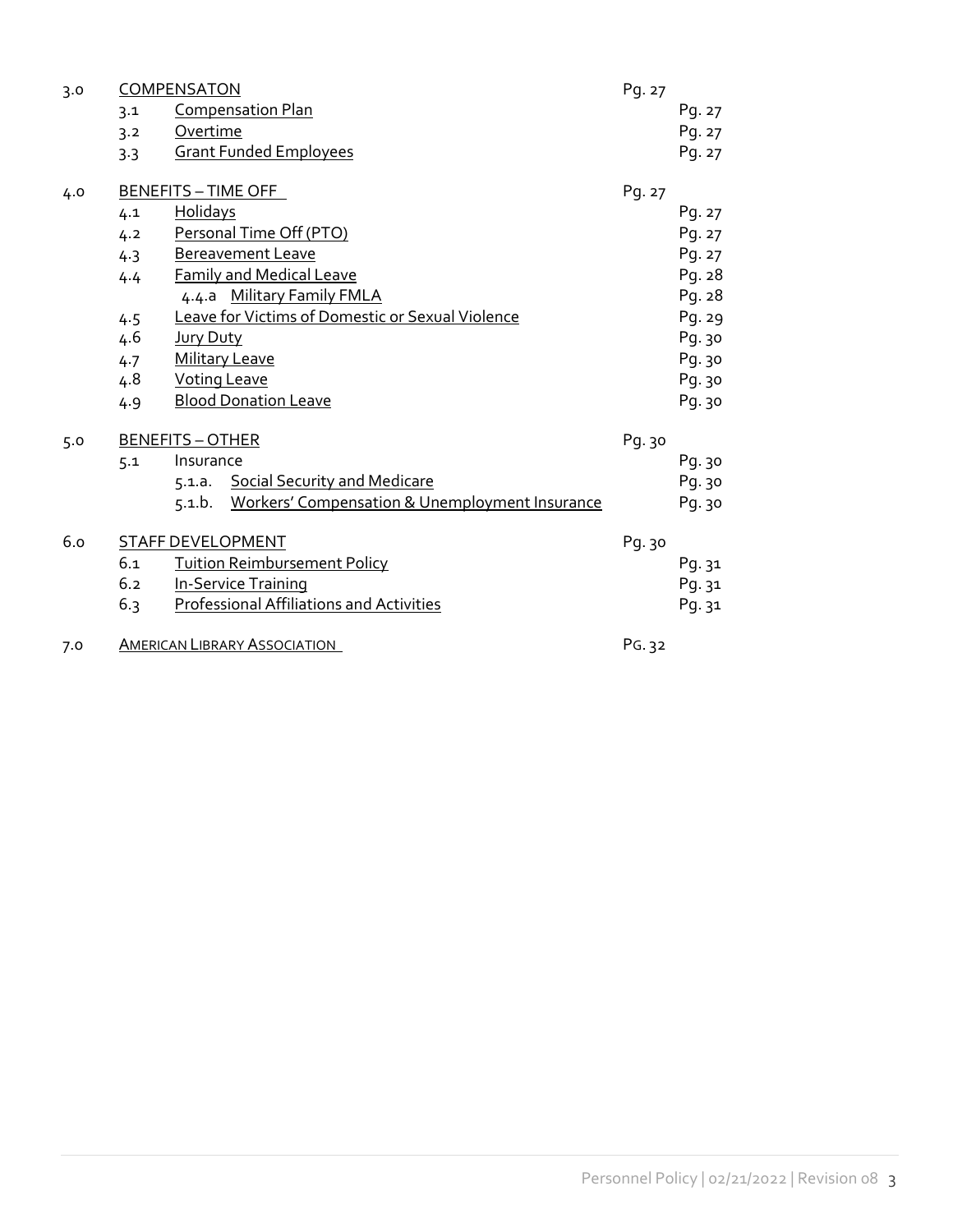#### <span id="page-3-0"></span>**1.0 INTRODUCTION**

#### <span id="page-3-1"></span>**1.1 Library Governance & History**

For information regarding the board of trustees' organization and responsibilities, refer to the MPLD By-Laws.

#### <span id="page-3-2"></span>**1.2 Library Organization**

The Library staff is generally composed of the following positions:

- Library Director
- ❖ Librarian Assistant(s)
- **❖** Programming and Outreach Director
- Student Aide

The responsibility for the organization of Library and the administration and classification of positions is vested with the Library Director. The Library Director is also responsible for the Library workplace. The term *workplace* includes any Library premises, any Library owned vehicle, or any Library sponsored activity where Library members, vendors, visitors, or employees are engaged in activities under the jurisdiction of the Library.

#### <span id="page-3-3"></span>**1.2.1 DIRECTOR**

#### Purpose:

Provide effective and efficient operation of the Maroa Public Library, develop and interpret policy, prepare and implement various programs for the public, and maintain the Library collection.

#### Major Duties and Responsibilities:

- **1.** Write grant requests as needed or required.
	- Complete proper forms on an annual or other basis
	- Assure that grant requirements are being met in order to maintain funding
	- Research sources for other available grants and funding
- **2.** Maintain the Library Collection.
	- · Purge damaged or inappropriate materials on a regular basis, using the crew or other acceptable American Library Association method, with Trustees having final decision.
	- · Repair materials that are salvageable.
	- · Add appropriate materials to the collection in a variety of formats, including books, magazines, audiocassettes, videotapes, etc.
	- · Maintain the integrity of the collection, using Illinois Library Association or American Library Association standards
	- · Maintain the Polaris Library cataloging system.
- 4. Develop, interpret and enforce Library Policies.
	- Review Library policies on an annual basis
	- Revise policies as needed or recommended; submit changes to Library Board
	- Assure that staff and patrons are following established policies
- 5. Maintain and develop public relations program for the Library.
	- Revise and maintain the Library website with current, relevant Library information.
	- · Manage social media accounts as a means to engage regularly with the community.
	- Prepare and submit articles for the City Newsletter
	- Accept public speaking engagements as requested
	- Submit articles to local media concerning Library issues or programs
- 6. Prepare reports as required and requested.
	- Submit list of bills to be paid by the Treasurer and Accountant.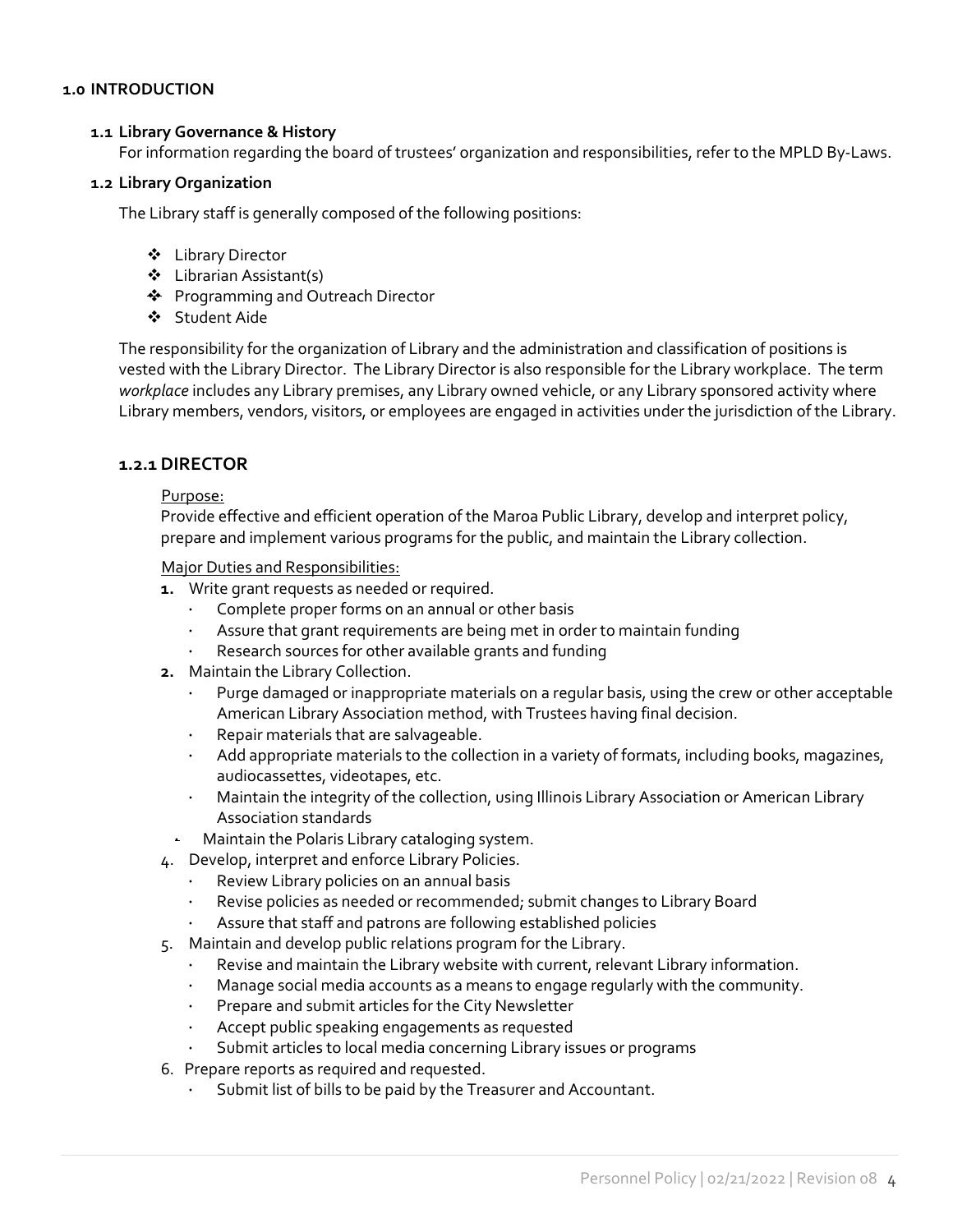- · Prepare monthly reports for Library Board, including Librarian's Report, circulation, financial and patron statistics, and materials inventory
- · Complete annual report for State Library, including information on circulation, finances, patrons, staff and community statistics
- 7. Supervise the Library Staff.
	- Complete performance reviews on an annual basis
	- Develop and maintain the staff-training manual
	- Complete new staff orientation and oversee training of new staff
- 8. Submit timesheets to Board Treasurer on a semi-monthly basis.
	- Manage the staff work calendar
	- · Collect timesheet data
	- · Have employees complete vacation or absence forms when needed
	- · Total number of hours worked by each employee
	- Complete timesheet form and sign each one
	- Submit timesheet records to the accountant and board treasurer
- 9. Maintain Library property and its contents.
	- · Ensure outdoor lighting, walkways, building exterior, landscaping, and lawn remain safe and inviting
	- · Encourage staff to keep all indoor spaces, including closets and conference rooms, organized and decluttered
	- · Communicate regularly with the Library cleaning services to maintain safe, tidy spaces
	- · Oversee the weeding of circulation, sale materials, and files using state record retention policies
	- Assess damage or problem with equipment
	- · Repair equipment via telephone service call when possible
	- Arrange for service when problem cannot be solved in-house, taking equipment to service location if needed
- 10. Maintain stocks of necessary supplies for efficient Library operations.
	- · Make list of needed supplies
	- Check catalogs for best prices and order from most cost-efficient source
	- Place a copy of order in the proper file
	- Pull copy of order and verify contents upon arrival
- 11. Represent the Library at professional meetings and conferences.
	- Attend all Library Board meetings
	- Attend conferences, such as the Illinois Library or American Library Association, as time permits
	- Participate in continuing education opportunities as they become available, with approval and finance support from the Board
- 12. Assist with other day-to-day operations as needed.
	- Open and Close Library
	- · Input new materials into computer system
	- · Answer telephone in a courteous manner
	- · Check materials in and out for patrons
	- Provide reference service when requested
	- Know function of circulation desk and perform all tasks when needed
	- Keep up to date files and records of all pertinent and day-to-day operations
	- Notify patrons on overdue fines by phone or letter
	- Call peace officers, if necessary, to maintain orderly control of the Library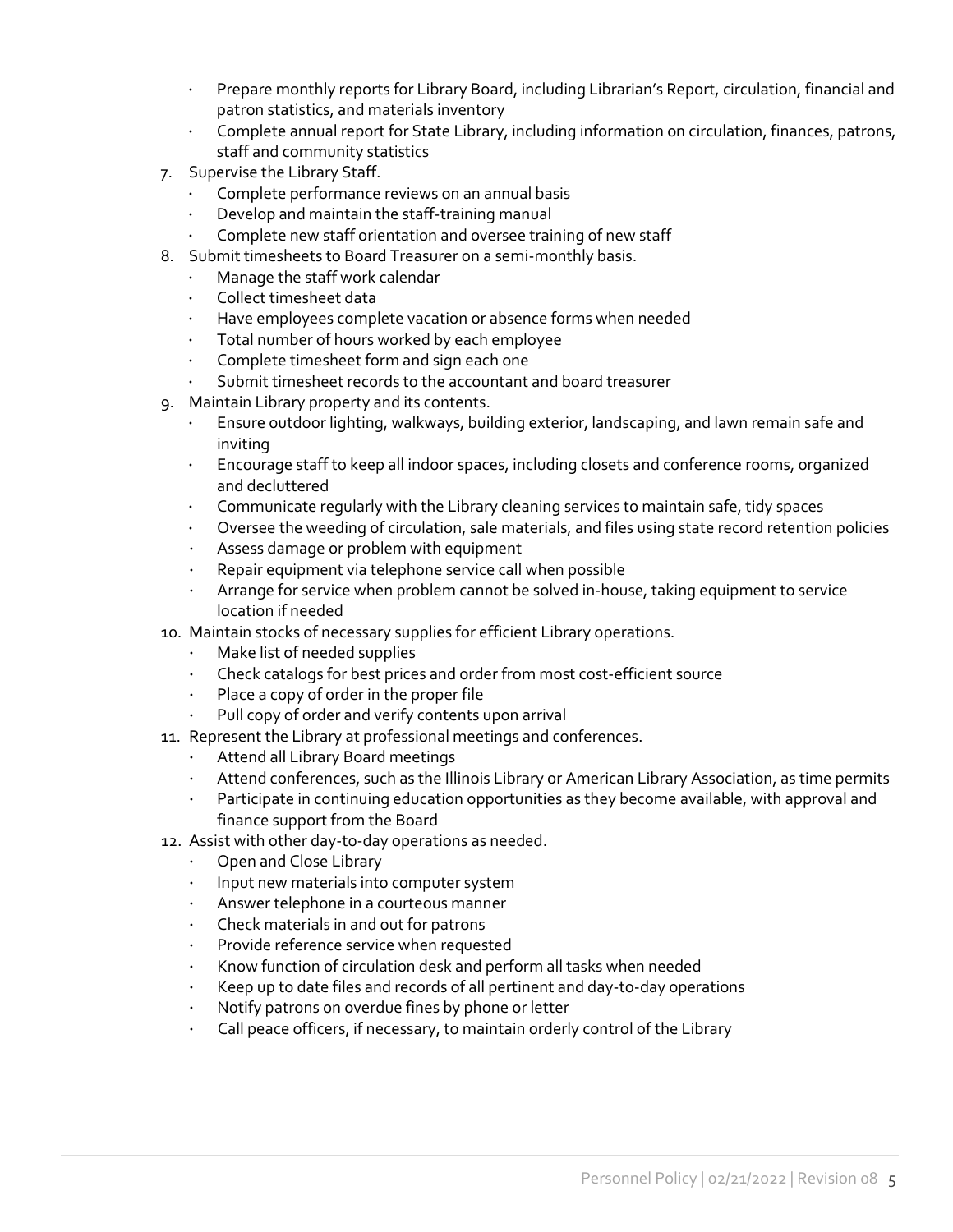# Job Context

The Director is a full-time, permanent position in the Library department. The immediate supervisor for this position is the Board of Trustees. The position is supervised on a weekly basis.

There is a great deal of autonomy in this position and requires the ability to make independent decisions. This position oversees and directs up to four full and part-time employees, and exercises supervisory authority for those employees.

The Director works regularly scheduled hours, with extra hours frequently required as the workload dictates. There is night work required with this position.

There is monetary, fiscal and legal accountability involved with this position, in addition to accountability in terms of public relations for the Library. There is considerable contact with the general public, in person, in writing, and on the telephone.

The Director works primarily indoors in the Library itself; there may be some heavy lifting and pushing of materials on wheeled carts. There are no physical hazards associated with this position, but climbing on ladders can be expected on occasion.

Knowledge Skills and Abilities

## Knowledge:

- Basic management practices
- Basic psychological principles
- Basic child development
- Available community resources for programs
- · Quality adult and child materials
- Current trends in Library management
- Successful grant writing
- Proper methods for repairing books and other materials
- The layout of the Library
- Polaris and OCLC
- The proper filing procedures
- The Dewey Decimal System
- Inter-library loan process
- · Computer systems, including Microsoft compatible computer software packages (Windows, Word, Excel, Publisher, Adobe Acrobat)
- · Social media platforms, including Facebook, Twitter, Instagram, etc.
- Website development platforms
- Available reference materials for specific subjects
- · Proper grammar and proper use of English in speaking and writing
- · Departmental procedures and policies
- Mathematics, including addition, subtraction, multiplication and division
- Basic accounting principles and practices

#### Skills and Abilities:

- · Develop and implement departmental policies and procedures
- Excellent organizational skills
- Effective leadership skills
- Successful conflict resolution and problem solving
- Public speaking skills
- · Complete assignments
- · Maintain confidentiality when required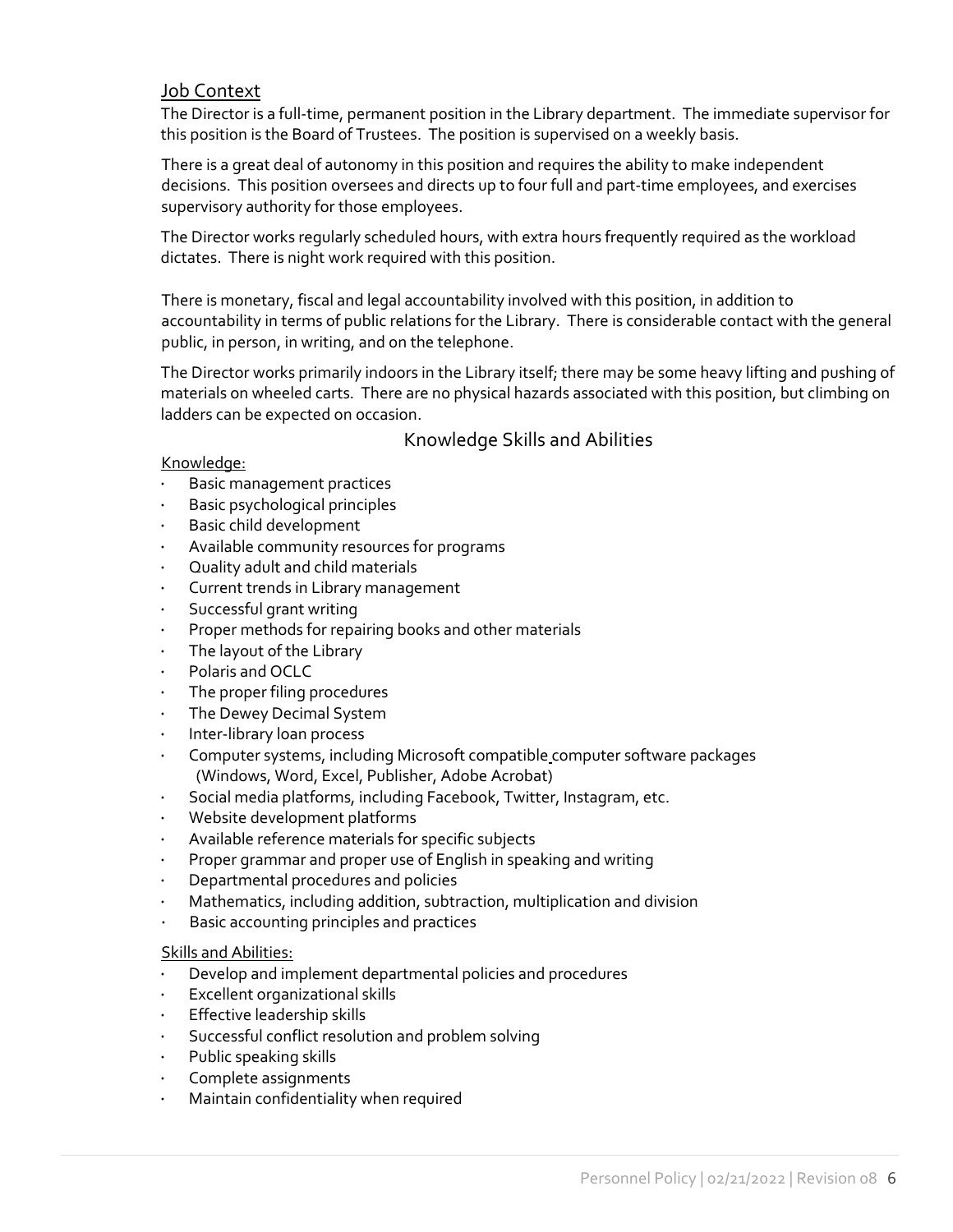- Train other employees in day-to-day operations of the Library
- Find requested information using department specific computer software
- Place materials in the proper places on the shelves
- File paperwork and other materials in proper places
- Answer questions in a clear and concise manner
- Accurate data entry into computerized systems
- Use various pieces of office equipment, including, computer, copier, and facsimile machine
- · Communicate effectively with residents and other Library visitors
- Design attractive, easily understood graphics for internet and paper advertising
- Work autonomously when necessary
- Handle multiple tasks simultaneously with frequent interruptions
- Deal with others in a professional manner
- Maintain professional composure in heated situations
- Deal with angry patrons in a positive and constructive manner
- Follow departmental procedures
- Meet specified or required deadlines

#### Approved and dated this 24th day of September, 2016

#### Revised 10/16/2017

#### 2/21/2022

#### 1.2.2 **LIBRARIAN ASSISTANT**

#### Purpose:

Assist in making Library resources available to the public and oversee general functions of the Library.

#### Major Duties and Responsibilities:

- 1. Answer telephone courteously. Answer questions when possible, or transfer calls to appropriate individual. Process renewal requests when requested.
- 2. Assist patrons in finding Library materials. Point out various divisions of the Library when asked Search the Polaris and OCLC for requested materials Assist patrons in operating the patron-access computers and online e-Resources
- 3. Check in and check out materials.
- 4. Shelve returned/misplaced materials.
- 5. Fill Polaris and OCLC requests (Send Item List).
- 6. Select and purchase new materials.
- 7. Process new materials as they arrive.
- 8. Prepare new patron cards, using the appropriate record filing process.
- 9. Train new staff and oversee staff activities during the absence of the Director.
- 10. Manage incoming and outgoing facsimile transmissions.
- 11. Open Library when scheduled.
- 12. Proceed with other duties as needed (refer to the included Librarian Assistant List of Activities).
- 13. Close Library when scheduled.
- 14. Design and maintain highlighted authors, seasonal, special topic displays to draw patron attention.
- 15. Post displays and new materials on social media.

#### Librarian Assistant List of Activities:

- · Open when needed
- Assist patrons
- · Work circulation desk
- Answer telephone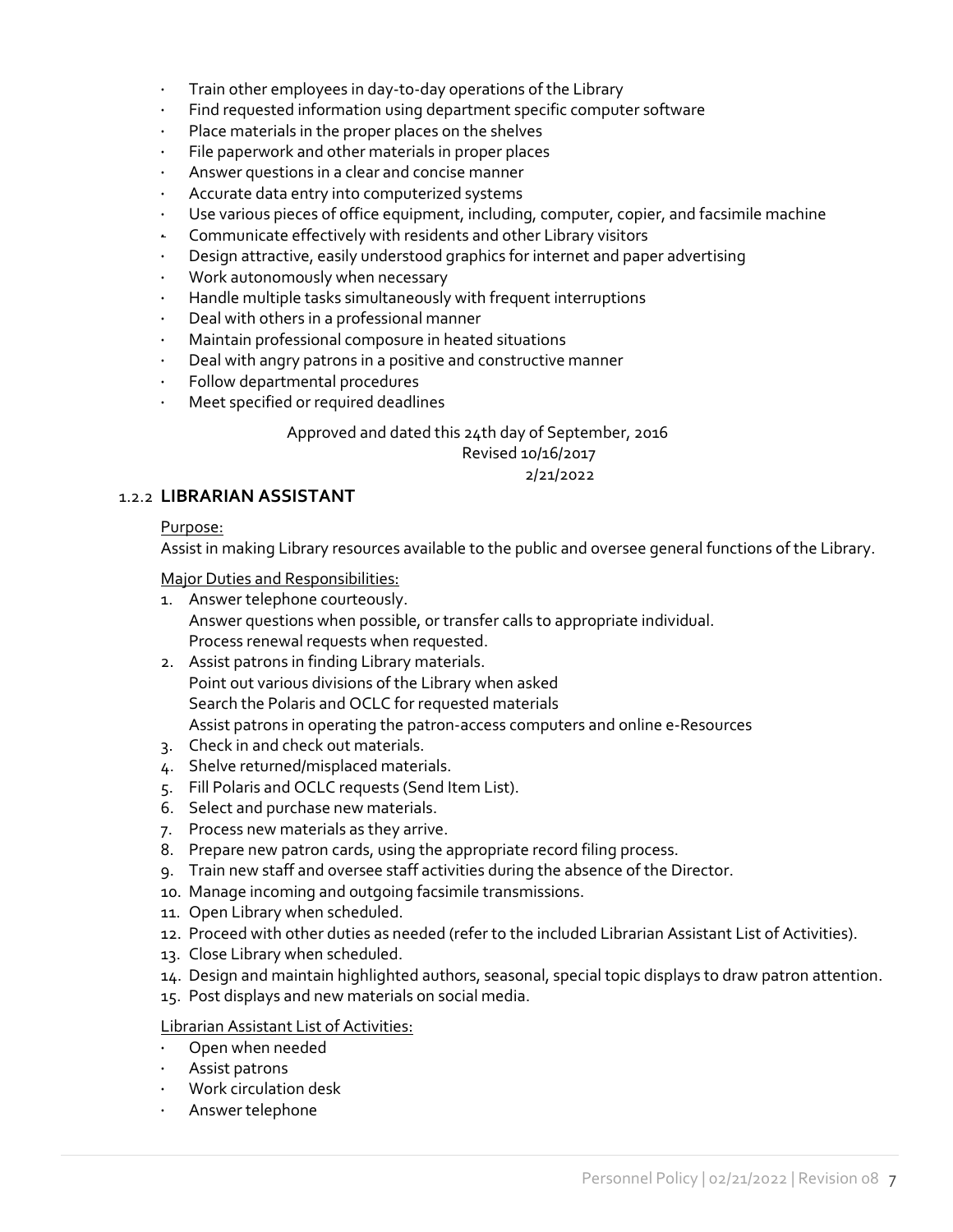- Catalog materials
- Repair materials
- Perform reference service
- Inter-library loan books through Polaris and OCLC and other available sources
- Shelf read
- Shelve books
- Weed books
- · Issue Library cards
- Help patrons access online e-Resources and apps
- Assist with programs when needed
- Attend workshops
- Pursue further education when possible.

#### Job Context:

The Librarian Assistant is an hourly position in the Library. The immediate supervisor for this position is the Director, and the position is supervised on a daily basis. There is a great deal of autonomy in this position during the workday. This position manages and oversees all Library activity in absence of the Director, including student aide work, but does not exercise any supervisory authority.

The Librarian Assistant works regularly scheduled hours, with no hours worked other than those regularly scheduled. There is some occasional night work required with this position.

There is some monetary accountability involved with this position, in addition to accountability in terms of public relations for the Library. There is considerable contact with the general public, primarily in person and on the telephone.

The Librarian Assistant works mostly indoors in the Library itself; there may be some heavy lifting and pushing of materials on wheeled carts. Outdoor tasks such as sweeping, weeding, picking up trash, etc., may be required occasionally. There are limited physical hazards associated with this position.

#### Knowledge:

- o Available reference materials for specific subjects
- o Departmental policies and procedures
- o Layout of the Library
- o Polaris and OCLC
- o Proper filing procedures
- o Dewey Decimal System
- o Inter-library loan process
- o Computer systems, including Microsoft compatible computer software packages (Windows, Word, Excel, Publisher, Adobe Acrobat)
- o E-Reader devices and Applications
- o Social media
- o Proper grammar and proper use of English in speaking and writing
- o Mathematics, including addition, subtraction, multiplication and division
- o Proper procedures for handling cash

#### Skills and abilities:

- Find requested materials within the Library
- Look up requested information using department-specific computer software
- Place materials in the proper places on the shelves
- Interpret policy when required
- File paperwork and other materials in their places
- Create attractive displays which maintain a designated theme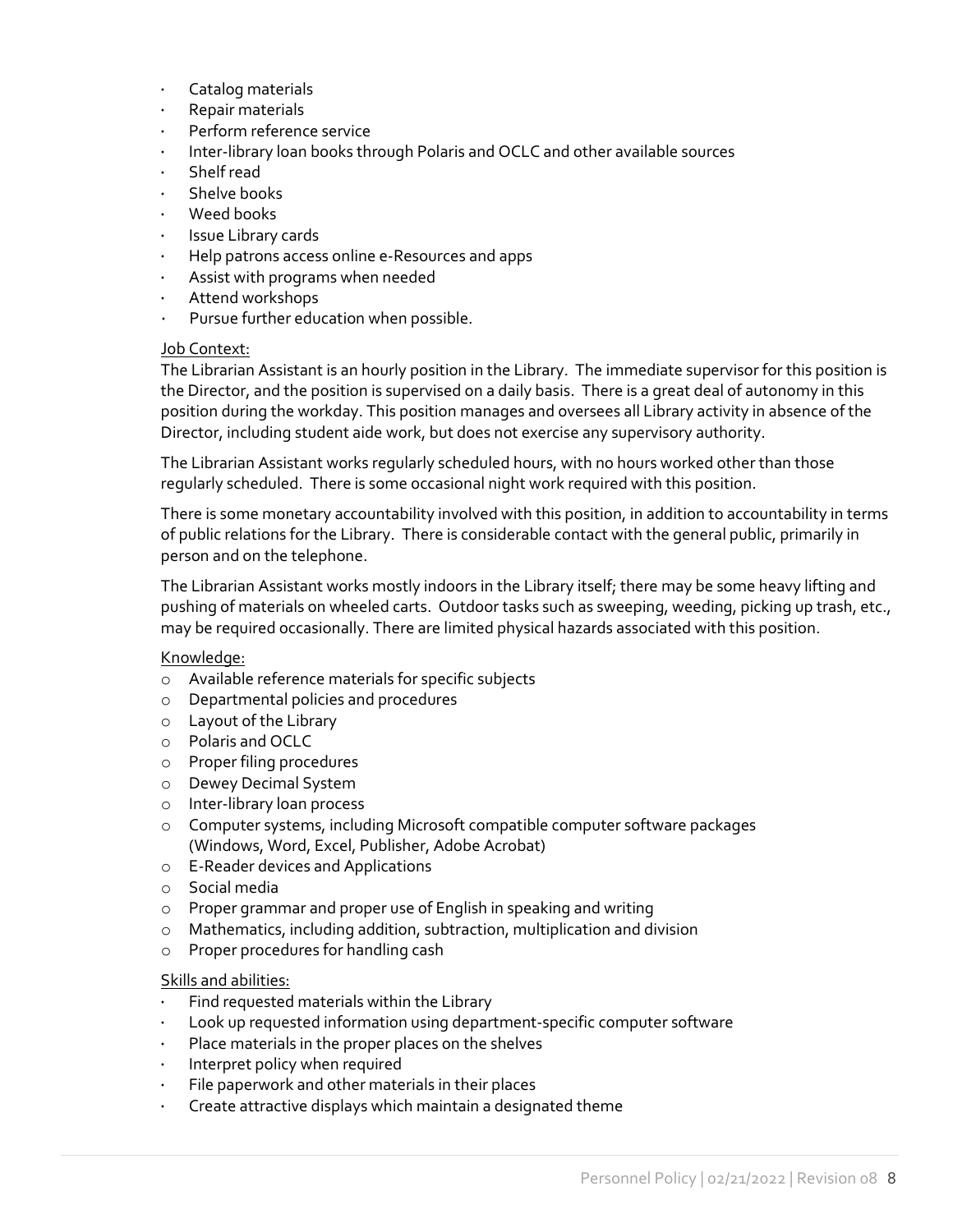- Answer questions in a clear and concise manner
- Train other employees in the day-to-day procedures on the Library
- Maintain confidentiality when required
- Accurate data entry into computerized systems
- Use various pieces of office equipment, including computer, copier and facsimile machine
- · Communicate effectively with residents and other Library visitors
- Work autonomously when necessary
- · Handle multiple tasks simultaneously with frequent interruptions
- Deal with others in a professional manner
- Follow departmental procedures
- Meet specified or required deadlines

Approved and dated this 2nd day of June, 1997 Revised 9/14/98 Revised 9/27/01 Revised 8/22/2016 Revised 9/24/2016 Revised 10/16/2017 Revised 8/19/2019 Revised 2/21/2022

#### <span id="page-8-0"></span>1.2.3 **Programming and Outreach Director**

#### Purpose:

Assist in making Library resources available to the public and providing exciting programs for all ages in our community.

#### Major Duties and Responsibilities:

- 1. Plan and prepare programs for senior citizens, adults and children.
	- · Develop age-appropriate themes and activities
	- · Work with other libraries in the Illinois Heartland Library Association
	- Reserve the Community Room when needed for Library programs
	- Publicize activities through social media, the Library website, publicity and/or press releases
	- Gather and/or develop the materials needed for programs
- 2. Answer Telephone
	- · Answer Telephone courteously, answer questions when possible, or transfer calls to appropriate individual.
	- Process renewal requests when requested
- 3. Assist patrons in finding Library materials.
	- Point out various divisions of the Library when asked.
	- · Search Polaris and OCLC system to see if materials are available at area system libraries.
	- Assist patrons in operating the patron-access computers, personal reading devices, and online Library applications.
- 4. Check in and check out materials.
- 5. Shelve return/misplaced materials
- 6. Process inter-library bin As Needed
- 7. Process "Send Item" list As Needed
- 8. Prepare new patron cards, using the appropriate record filing process.
- 9. Open Library when scheduled
- 10. Close Library when scheduled
- 11. Assist with Library programs and displays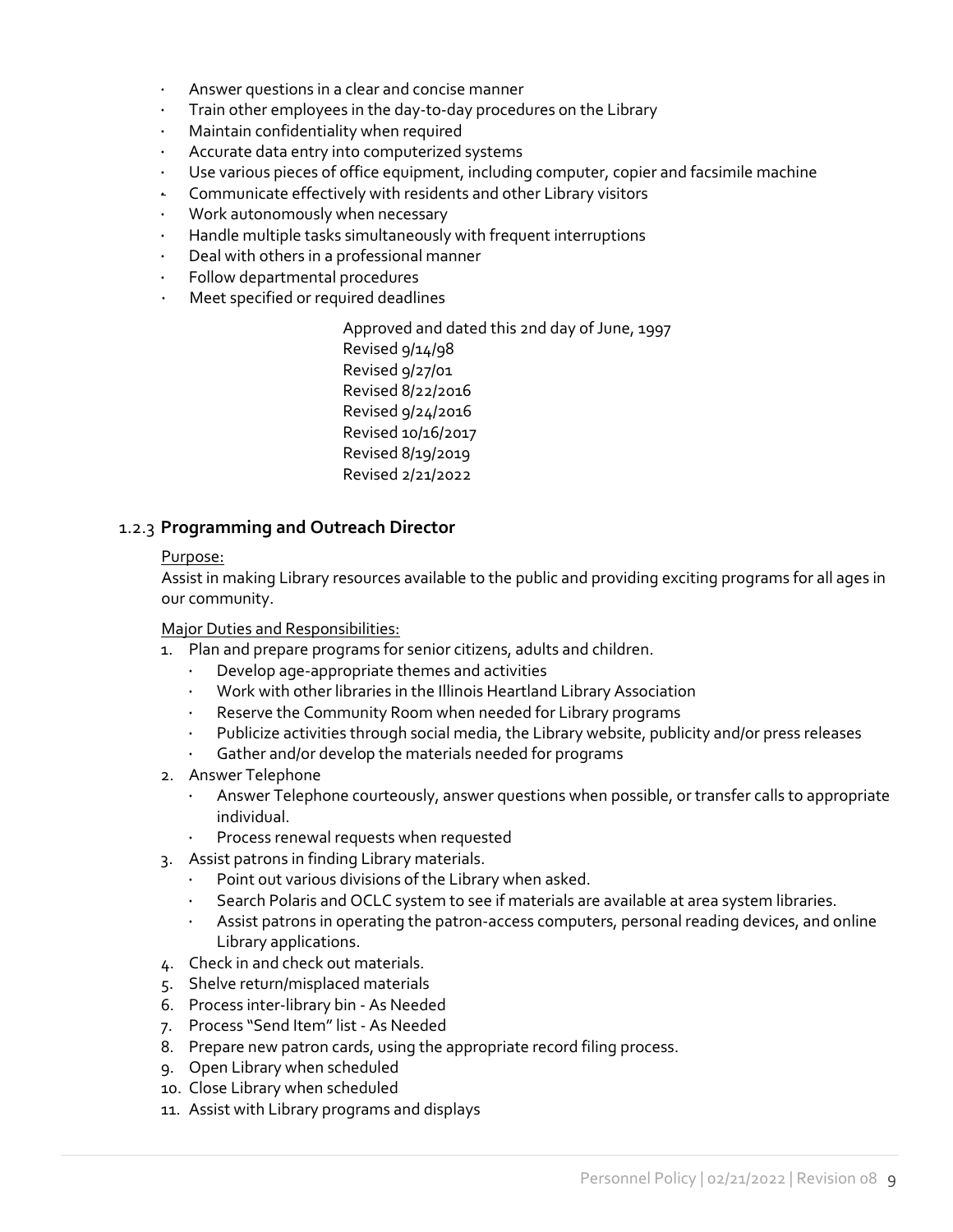- · Assist with development of materials for bulletin board and displays
- · Help to supervise patrons during programs
- · Assist in preparing for the various programs the Library offers.

Programming and Outreach Director List of Activities

- · Develop engaging and interactive programs for patrons of all ages.
- · Organize and execute large public events and parties under the direction of the Director
- · Design, schedule, and implement the Library's annual summer reading program
- Interact with community partners to build relevant Library programming
- Open Library when scheduled
- Answer telephone
- Assist patrons
- · Work circulation desk
- Shelve books
- Read shelves and keep in order
- Prepare send item list
- Route inter-library books in and call patrons informing them their books are in as needed
- Process new patron cards, using the appropriate record filing process.
- Organize, advertise, and execute Library programs
- Keep Library neat and in order<br>• Attend inh related workshops
- Attend job related workshops
- · Close when scheduled

#### Job Context:

The Programming and Outreach Director position is a part-time position and is an hourly position in the Library. The immediate supervisor for this position is the Director and this position is supervised on a daily basis. Work necessarily completed outside the Library must be clearly documented (i.e. hours needed and tasks to be completed) and preapproved by the Director. There is a great deal of independence in this position during the workday. This position does not exercise any supervisory authority but can call upon assistance from other Library personnel.

This position includes regularly scheduled hours, with some extra hours worked when the workload warrants. There is frequent night and weekend work required with this position, as the Library is open some evenings and every Saturday.

There is some monetary accountability involved with this position, in addition to accountability in terms of public relations for the Library and the district. There is considerable contact with the general public, primarily in person and on the telephone.

The Programming and Outreach Director is required to do some heavy lifting and pushing of materials on wheeled carts. Outdoor tasks such as sweeping, weeding, gardening, picking up trash, etc., may be required occasionally. There are limited physical hazards associated with this position.

#### Knowledge:

- · Layout of Library
- Polaris and OCLC
- Dewey Decimal System
- · E-Resource devices and apps
- · Computer systems, including computer software packages
- Graphic design programs
- Social media platforms
- Proper grammar and proper use of English in speaking and writing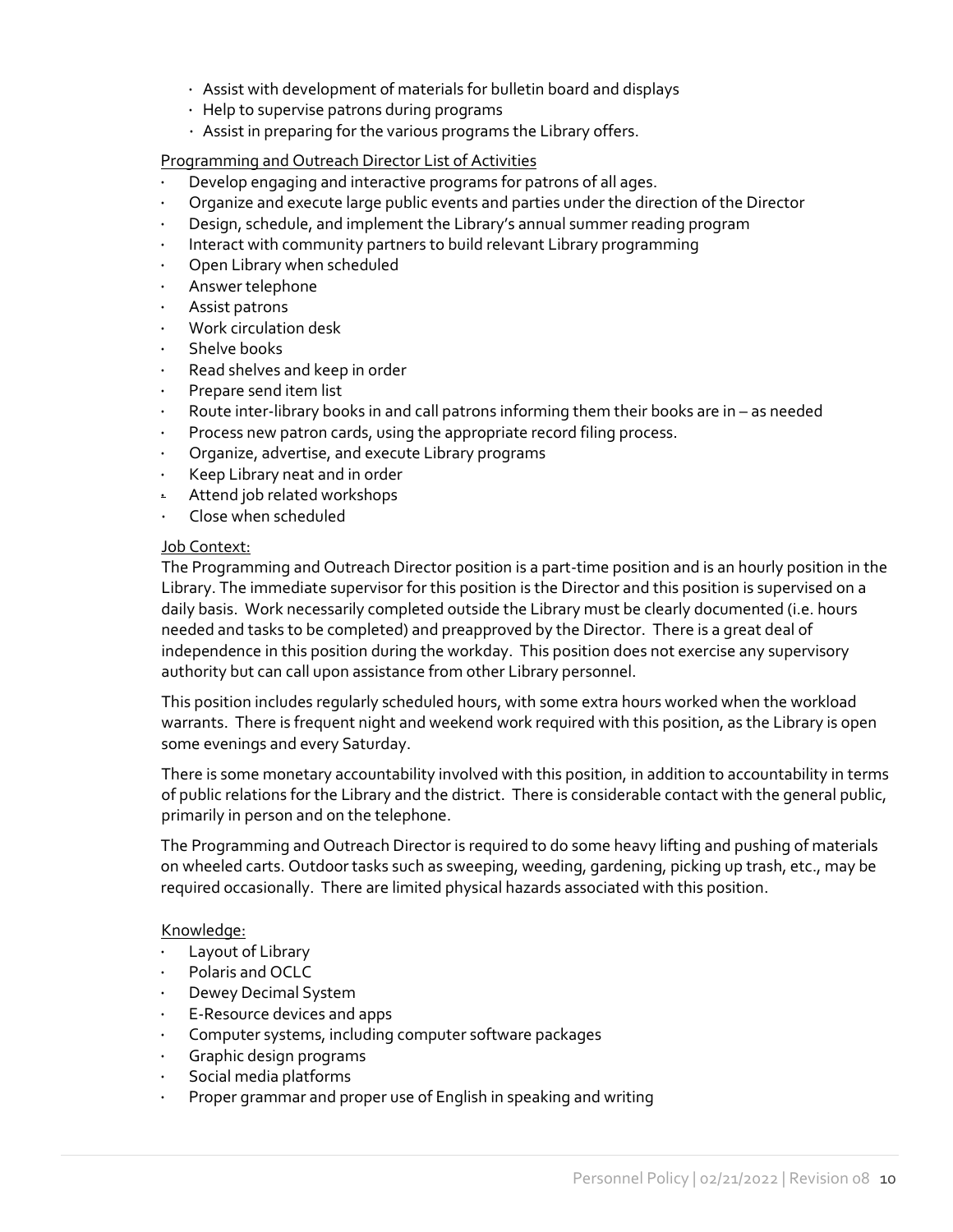- Mathematics, including addition, subtraction, multiplication and division
- Proper procedures of handling cash

#### Skills and abilities:

- Artistic knowledge and creativity
- Outgoing and enjoys people
- Organize and oversee multiple projects at one time
- Keep supplies orderly and decluttered
- Find requested materials within the Library
- Look up requested information using department-specified computer software
- Place materials in the proper places on shelves
- Maintain confidentiality when required
- Accurate data entry into computerized systems
- Use various pieces of office equipment, including computer, copier, facsimile machine, and printer.
- Communicate effectively with community members, residents and other Library visitors, and other staff
- Work autonomously when necessary
- · Handle multiple tasks simultaneously with frequent interruptions
- Deal with others in a professional manner
- · Maintain professional composure in heated situations
- Deal with angry patrons in a positive and constructive manner
- Follow departmental procedures
- Meet specified or required deadlines.
- Pinpoint problem areas within the Library and notify Director of hazardous areas
- Have extensive knowledge of the children's literature in order to better fulfill the requirements of this position

#### **1.2.4 STUDENT AIDE**

#### <span id="page-10-0"></span>Purpose:

Assist in making Library resources available to the public.

#### Major Duties and Responsibilities:

- 1. Answer telephone
	- ♦ Answer telephone courteously, answer questions when possible or transfer calls to appropriate individuals.
	- ♦ Process renewal requests when requested.
- 2. Assist Patrons in finding Library materials
	- ♦ Point out various divisions of the Library when asked.
	- ♦ Search Library databases to see if materials are available at other libraries for inter-library loans.
	- ♦ Assist patrons in operating the patron-access computers, personal reading devices, and online Library applications.
- 3. Check in and check out materials
- 4. Shelve return/misplaced materials
	- ♦ Browse shelves for misplaced items
- 5. Process "Send Item" list
	- ♦ Print out send item list from Library database
	- ♦ Process books to be routed to other libraries
- 6. Prepare new patron cards
- 7. Assist with Library programs and displays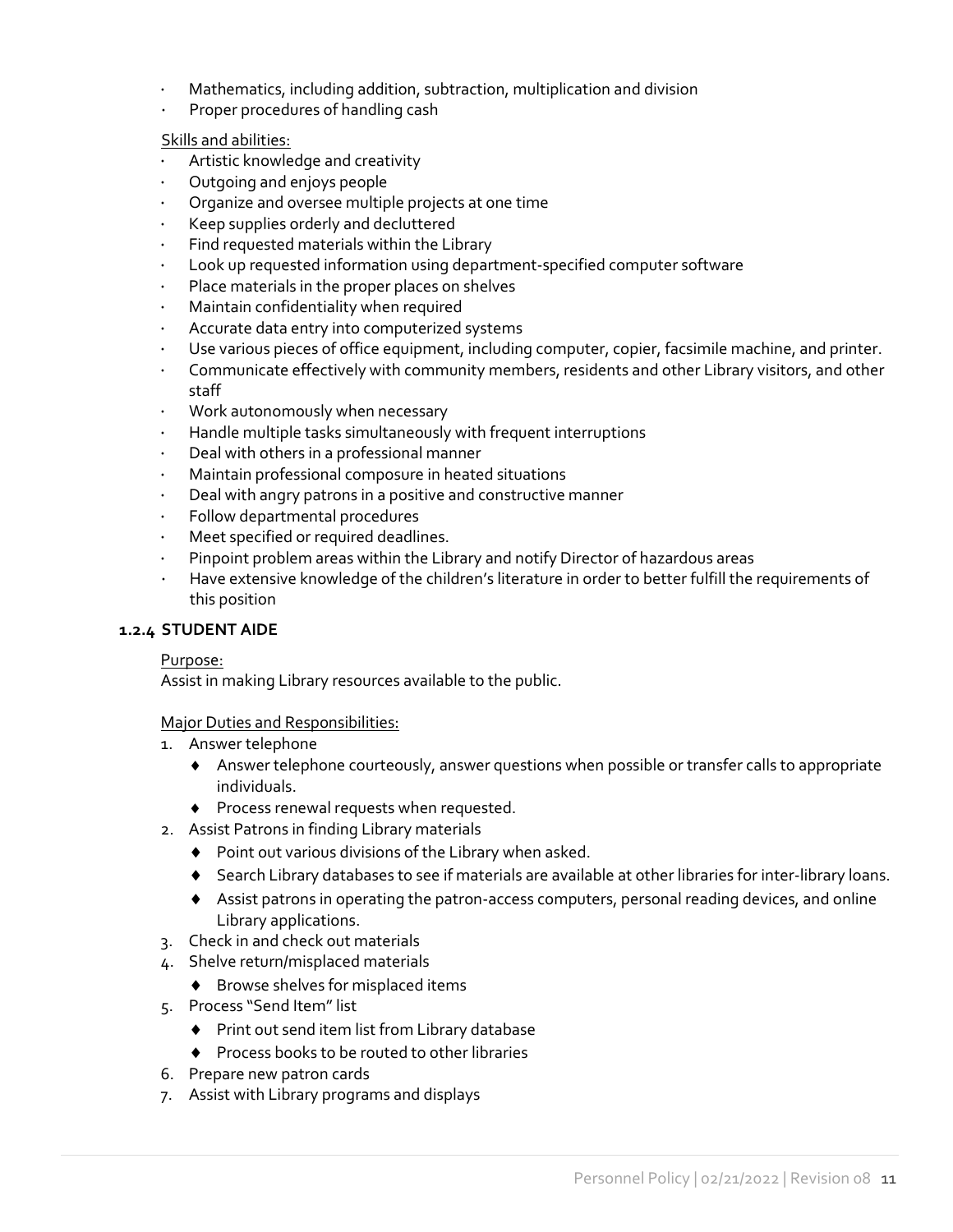- ♦ Assist with development of materials for bulletin board and displays
- ♦ Help to supervise patrons during programs
- ♦ Assist in preparing for the various programs the Library offers.

## Student Aid List of Activities:

- ♦ Answer telephones
- ♦ Assist patrons
- ♦ Work circulation desk
- ♦ Shelve books
- ♦ Read shelves and keep in order
- ♦ Prepare send item list
- ♦ Route inter-library books in and call patrons informing them their books are ready to be picked up.
- ♦ Process new patron cards
- ♦ Scan, make copies and fax
- ♦ Assist with Library programs
- ♦ Keep Library neat and orderly

#### Job Context:

The Student Aide position is a part-time position in the Library. The immediate supervisor for this position is the Director, and this position is supervised on a daily basis. The Librarian Assistant and Programming and Outreach Director direct daily activities. There is a great deal of independence in this position during the workday. This position does not exercise any supervisory authority.

There is some monetary accountability involved with this position, in addition to accountability in terms of public relations for the Library and the district. There is considerable contact with the general public, primarily in person and on the telephone.

The Student Aide is required to do some heavy lifting and pushing of materials on wheeled carts. There are limited physical hazards associated with this position.

## Knowledge:

- ♦ Layout of the Library
- ♦ Computer systems, including computer software packages
- ♦ Proper grammar and proper use of English in speaking and writing
- ♦ Proper procedure of handling cash

## Skills and abilities:

- ♦ Find requested materials within the Library
- ♦ Look up requested information using department-specified computer software
- ♦ Place materials in the proper places on shelves
- ♦ Maintain confidentiality when required
- ♦ Accurate data entry into computerized systems
- ♦ Communicate effectively with Library visitors
- ♦ Work independently when necessary
- ♦ Handle multiple tasks simultaneously with frequent interruptions
- ♦ Deal with others in a professional manner
- ♦ Maintain professional composure in heated situations
- ♦ Deal with angry patrons in a positive and constructive manner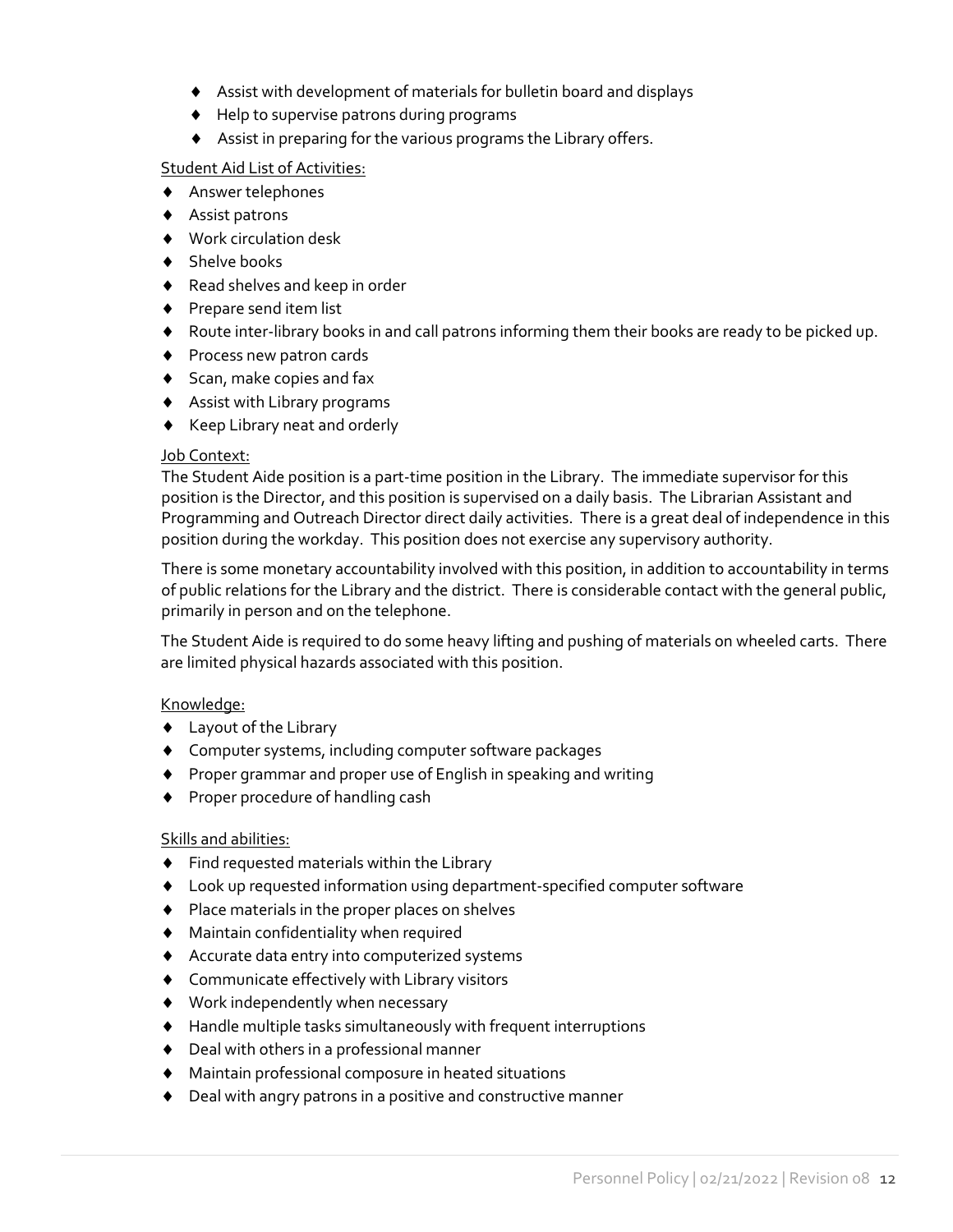- ♦ Follow department procedures
- ♦ Meet specified or required deadlines
- ♦ Pinpoint problem areas within the Library and notify Director of hazardous areas.

#### <span id="page-12-0"></span>**2.0 EMPLOYEE RELATIONS**

#### <span id="page-12-1"></span>**2.1 Equal Employment Opportunity and Discrimination**

This company is an equal opportunity employer and does not unlawfully discriminate against employees or applicants for employment on the basis of an individual's race, color, religion, creed, sex, national origin, age, disability, marital status, veteran status, or any other status protected by applicable law. This policy applies to all terms, conditions, and privileges of employment, including recruitment, hiring, placement, compensation, promotion, discipline, and termination.

Whenever possible, the company makes reasonable accommodations for qualified individuals with disabilities to the extent required by law. Employees who would like to request a reasonable accommodation should contact the Library Director.

#### <span id="page-12-2"></span>**2.1.1.Prohibited Harassment, including Sexual Harassment**

#### **I. PROHIBITION ON SEXUAL HARASSMENT**

It is unlawful to harass a person because of that person's sex. The courts have determined that sexual harassment is a form of discrimination under Title VII of the U.S. Civil Rights Act of 1964, as amended in 1991. All persons have a right to work in an environment free from sexual harassment. Sexual harassment is unacceptable misconduct which affects individuals of all genders and sexual orientations. It is a policy of Maroa Public Library District to prohibit harassment of any person by any library trustee, library employee, or library patron on the basis of sex or gender. All library trustees, library patrons, and library employees are prohibited from sexually harassing any person, regardless of any employment relationship or lack thereof.

#### **II. DEFINITION OF SEXUAL HARASSMENT**

This policy adopts the definition of sexual harassment as stated in the Illinois Human Rights Act, which currently defines sexual harassment as:

Any unwelcome sexual advances or requests for sexual favors or any conduct of a sexual nature when:

- (1) Submission to such conduct is made either explicitly or implicitly a term or condition of an individual's employment,
- (2) Submission to or rejection of such conduct by an individual is used as the basis for employment decisions affecting such individual, or
- (3) Such conduct has the purpose or effect of substantially interfering with an individual's work performance or creating an intimidating, hostile or offensive working environment.

Conduct which may constitute sexual harassment includes:

- Verbal: sexual innuendos, suggestive comments, insults, humor, and jokes about sex, anatomy or gender-specific traits, sexual propositions, threats, repeated requests for dates, or statements about other employees, even outside of their presence, of a sexual nature.
- Non-verbal: suggestive or insulting sounds (whistling), leering, obscene gestures, sexually suggestive bodily gestures, "catcalls", "smacking" or "kissing" noises.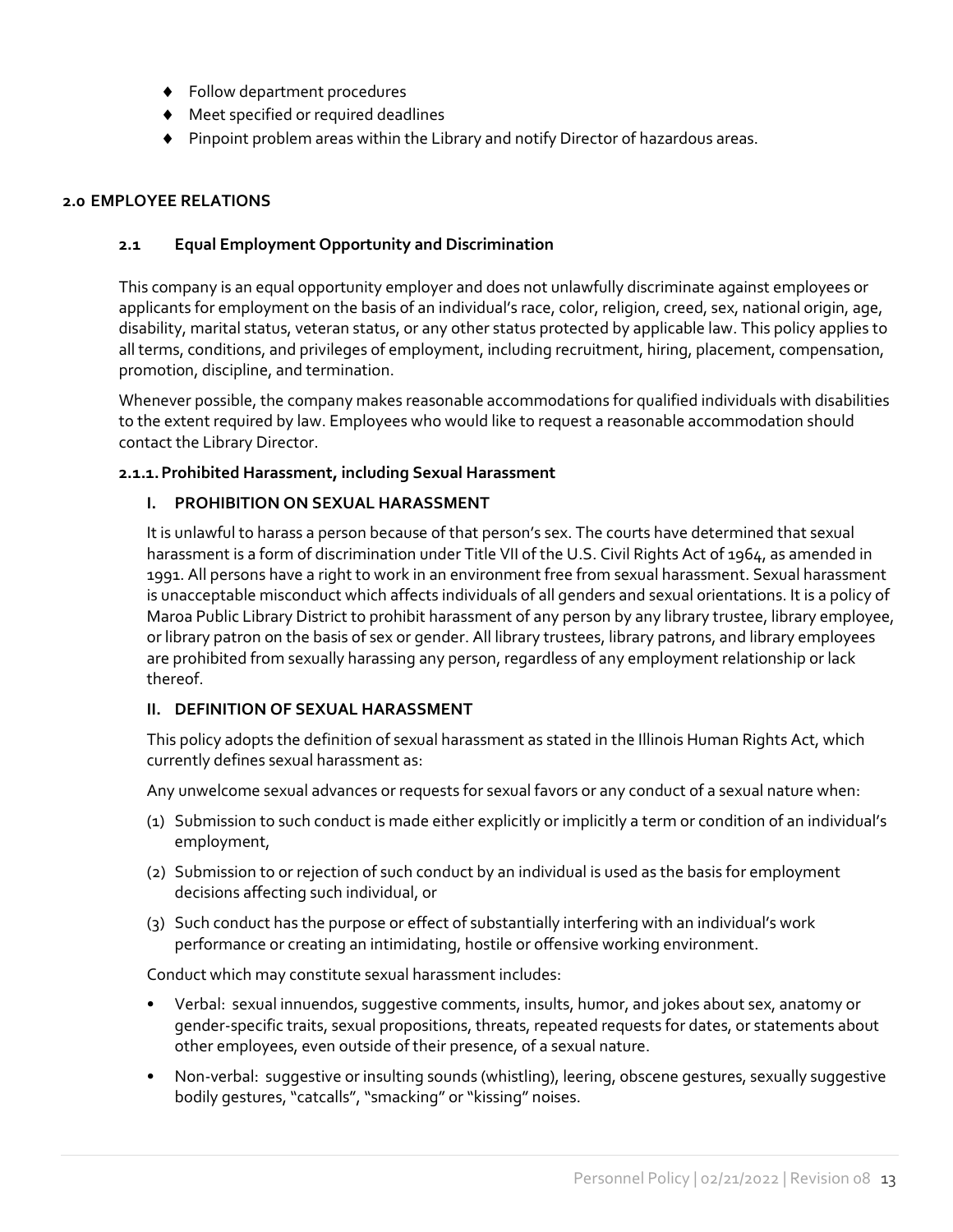- Visual: posters, signs, pin-ups or slogans of a sexual nature, viewing pornographic material or websites.
- Physical: touching, unwelcome hugging or kissing, pinching, brushing the body, any coerced sexual act or actual assault.
- Textual/Electronic: "sexting" (electronically sending messages with sexual content, including pictures and video), the use of sexually explicit language, harassment, cyber stalking and threats via all forms of electronic communication (e-mail, text/picture/video messages, intranet/on-line postings, blogs, instant messages and social network websites like Facebook and Twitter).

The most severe and overt forms of sexual harassment are easier to determine. On the other end of the spectrum, some sexual harassment is more subtle and depends, to some extent, on individual perception and interpretation. The courts will assess sexual harassment by a standard of what would offend a "reasonable person."

## **III. PROCEDURE FOR REPORTING AN ALLEGATION OF SEXUAL HARASSMENT**

An employee who either observes sexual harassment or believes herself/himself to be the object of sexual harassment should deal with the incident(s) as directly and firmly as possible by clearly communicating her/his position to the offending employee, and her/his immediate supervisor. It is not necessary for sexual harassment to be directed at the person making the report.

Any employee may report conduct which is believed to be sexual harassment, including the following:

- Electronic/Direct Communication. If there is sexual harassing behavior in the workplace, the harassed employee should directly and clearly express her/his objection that the conduct is unwelcome and request that the offending behavior stop. The initial message may be verbal. If subsequent messages are needed, they should be put in writing in a note or a memo.
- Contact with Supervisory Personnel. At the same time direct communication is undertaken, or in the event the employee feels threatened or intimidated by the situation, the problem must be promptly reported to the immediate supervisor of the person making the report, a department head, a director of human resources, an ethics officer, the city manager or administrator, or the chief executive officer of the municipality.

The employee experiencing what he or she believes to be sexual harassment must not assume that the employer is aware of the conduct. If there are no witnesses and the victim fails to notify a supervisor or other responsible officer, the library will not be presumed to have knowledge of the harassment.

Resolution Outside Municipality. The purpose of this policy is to establish prompt, thorough and effective procedures for responding to every report and incident so that problems can be identified and remedied by the library. However, all library employees have the right to contact the Illinois Department of Human Rights (IDHR) or the Equal Employment Opportunity Commission (EEOC) for information regarding filing a formal complaint with those entities. An IDHR complaint must be filed within 180 days of the alleged incident(s) unless it is a continuing offense. A complaint with the EEOC must be filed within 300 days.

Documentation of any incident may be submitted with any report (what was said or done, the date, the time and the place), including, but not limited to, written records such as letters, notes, memos and telephone messages.

All allegations, including anonymous reports, will be accepted and investigated regardless of how the matter comes to the attention of the library. However, because of the serious implications of sexual harassment charges and the difficulties associated with their investigation and the questions of credibility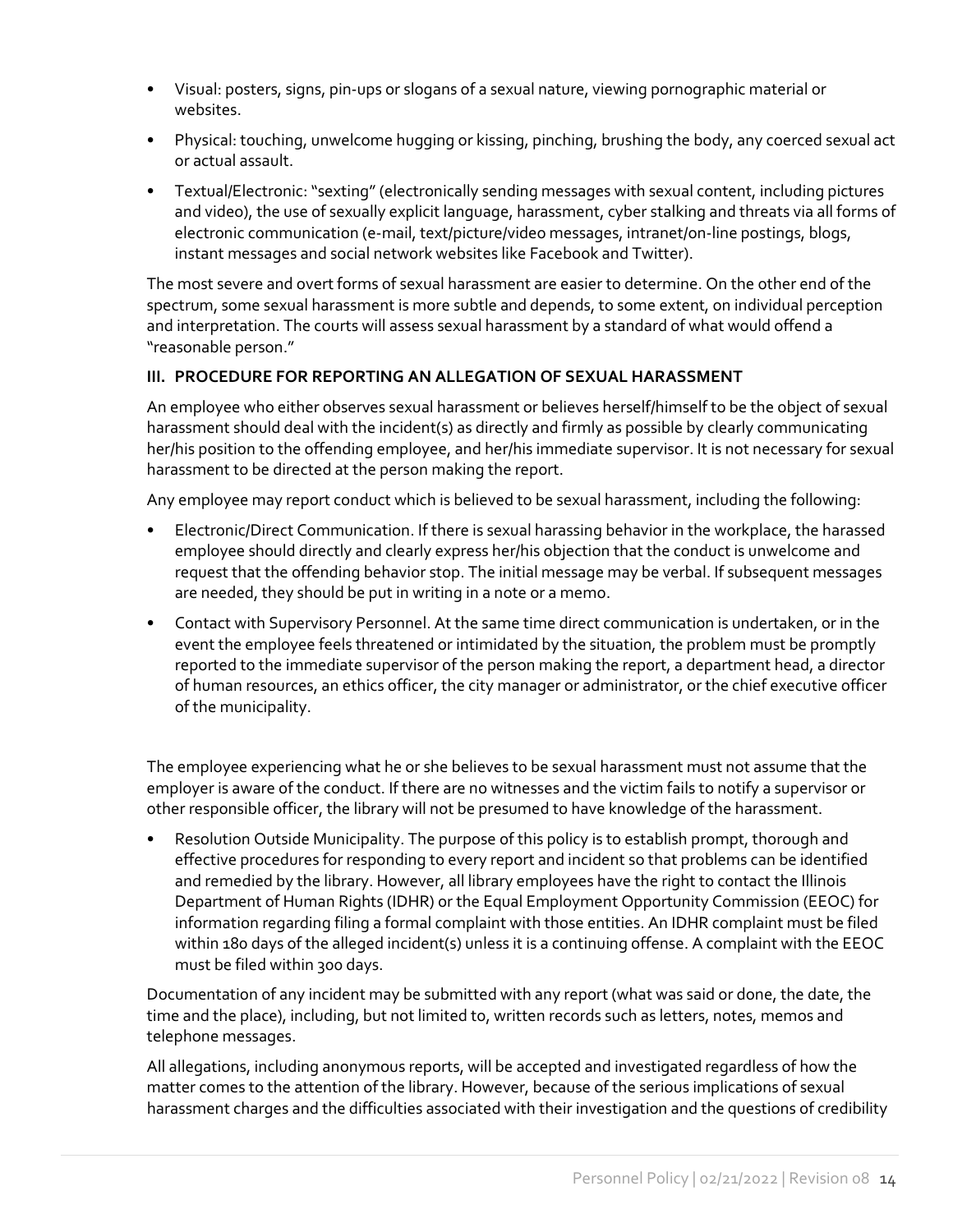involved, the claimant's willing cooperation is a vital component of an effective inquiry and an appropriate outcome.

## **IV. PROHIBITION ON RETALIATION FOR REPORTING SEXUAL HARASSMENT ALLEGATIONS**

No library trustee or library supervisor shall take any retaliatory action against any library employee due to a library employee's:

- 1. Disclosure or threatened disclosure of any violation of this policy,
- 2. The provision of information related to or testimony before any public body conducting an investigation, hearing or inquiry into any violation of this policy, or
- 3. Assistance or participation in a proceeding to enforce the provisions of this policy.

For the purposes of this policy, retaliatory action means the reprimand, discharge, suspension, demotion, denial of promotion or transfer, or change in the terms or conditions of employment of any library employee that is taken in retaliation for a library employee's involvement in protected activity pursuant to this policy.

No individual making a report will be retaliated against even if a report made in good faith is not substantiated. In addition, any witness will be protected from retaliation.

Similar to the prohibition against retaliation contained herein, the State Officials and Employees Ethics Act (5 ILCS 430/15-10) provides whistleblower protection from retaliatory action such as reprimand, discharge, suspension, demotion, or denial of promotion or transfer that occurs in retaliation for an employee who does any of the following:

- 1. Discloses or threatens to disclose to a supervisor or to a public body an activity, policy, or practice of any person associated with the library that the library employee reasonably believes is in violation of a law, rule, or regulation,
- 2. Provides information to or testifies before any public body conducting an investigation, hearing, or inquiry into any violation of a law, rule, or regulation by any library employee or officer or
- 3. Assists or participates in a proceeding to enforce the provisions of the State Officials and Employees Ethics Act.

Pursuant to the Whistleblower Act (740 ILCS 174/15(a)), an employer may not retaliate against an employee who discloses information in a court, an administrative hearing, or before a legislative commission or committee, or in any other proceeding, where the employee has reasonable cause to believe that the information discloses a violation of a State or federal law, rule, or regulation. In addition, an employer may not retaliate against an employee for disclosing information to a government or law enforcement agency, where the employee has reasonable cause to believe that the information discloses a violation of a State or federal law, rule, or regulation. (740 ILCS 174/15(b)).

According to the Illinois Human Rights Act (775 ILCS 5/6-101), it is a civil rights violation for a person, or for two or more people to conspire, to retaliate against a person because he/she has opposed that which he/she reasonably and in good faith believes to be sexual harassment in employment, because he/she has made a charge, filed a complaint, testified, assisted, or participated in an investigation, proceeding, or hearing under the Illinois Human Rights Act.

An employee who is suddenly transferred to a lower paying job or passed over for a promotion after filing a complaint with IDHR or EEOC, may file a retaliation charge – due within 180 days (IDHR) or 300 days (EEOC) of the alleged retaliation.

## **V. CONSEQUENCES OF A VIOLATION OF THE PROHIBITION ON SEXUAL HARASSMENT**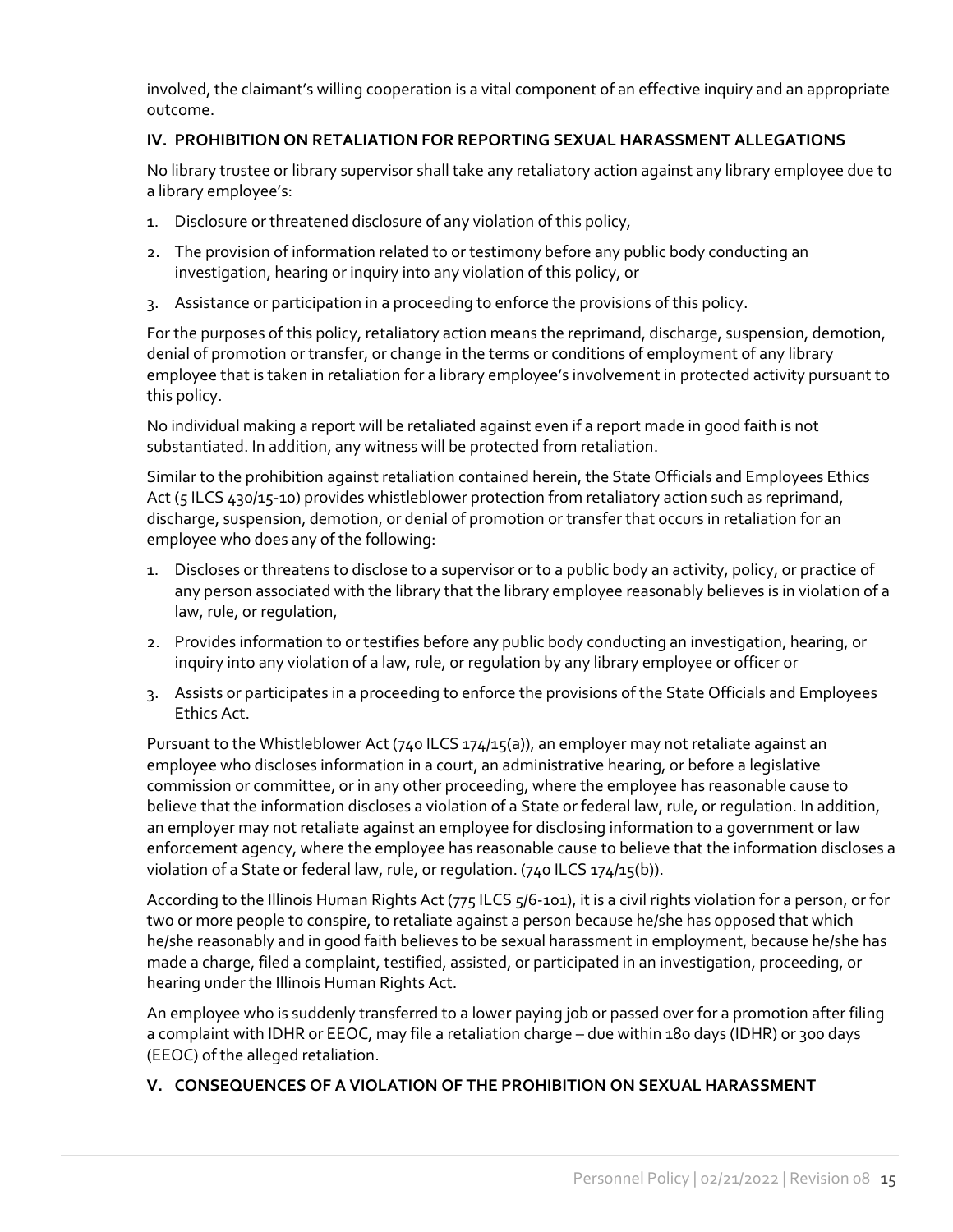In addition to any and all other discipline that may be applicable pursuant to library policies, employment agreements, procedures, employee handbooks and/or collective bargaining agreement, any person who violates this policy or the Prohibition on Sexual Harassment contained in 5 ILCS 430/5-65, may be subject to a fine of up to \$5,000 per offense, applicable discipline or discharge by the library and any applicable fines and penalties established pursuant to local ordinance, State law or Federal law. Each violation may constitute a separate offense. Any discipline imposed by the library shall be separate and distinct from any penalty imposed by an ethics commission and any fines or penalties imposed by a court of law or a State or Federal agency.

## **VI. CONSEQUENCES FOR KNOWINGLY MAKING A FALSE REPORT**

A false report is a report of sexual harassment made by an accuser using the sexual harassment report to accomplish some end other than stopping sexual harassment or retaliation for reporting sexual harassment. A false report is not a report made in good faith which cannot be proven. Given the seriousness of the consequences for the accused, a false or frivolous report is a severe offense that can itself result in disciplinary action. Any person who intentionally makes a false report alleging a violation of any provision of this policy shall be subject to discipline or discharge pursuant to applicable municipal policies, employment agreements, procedures, employee handbooks and/or collective bargaining agreements.

In addition, any person who intentionally makes a false report alleging a violation of any provision of the State Officials and Employees Ethics Act to an ethics commission, an inspector general, the State Police, a State's Attorney, the Attorney General, or any other law enforcement official is guilty of a Class A misdemeanor. An ethics commission may levy an administrative fine of up to \$5,000 against any person who intentionally makes a false, frivolous or bad faith allegation. *Revised 12/18/2017* 

## <span id="page-15-0"></span>**2.2 RETIREMENT AGE**

The Library respects the right of any employee to work as long as they can perform the essential functions of the position. We fully support the Age Discrimination in Employment Act of 1967 and therefore do not recognize any mandatory retirement age.

## <span id="page-15-1"></span>**2.3 SAFETY AND HEALTH**

The Library is committed to providing a safe and healthy working environment and to complying with applicable federal and state occupational health and safety laws. To accomplish this, all employees must support and participate in this effort.

It is incumbent upon every employee to keep their work area and the general workplace clean and obstaclefree. Employees should also periodically disinfect their work area, desktop printers, keyboards, telephones, etc. Employees are also encouraged to wash their hands frequently and/or use hand sanitizers.

Any accidents, illnesses, incidents, or other unsafe conditions must be immediately reported to a supervisor (or designee). Incident reports shall be given to the Director. Insurance company shall be notified. Employees are expected to adhere to the policies as outlined in this section of the Employee Handbook as well as other LIBRARY safety policies and procedures.

## **2.3.1 Emergency Procedure Plan (Effective June 4, 2001)**

<span id="page-15-2"></span>In the case of an individual getting hurt and coming to the Maroa Public Library because of the accident, it is our policy to call parents or guardians first. A call will be placed to 911 if parents/guardians are unable to be reached.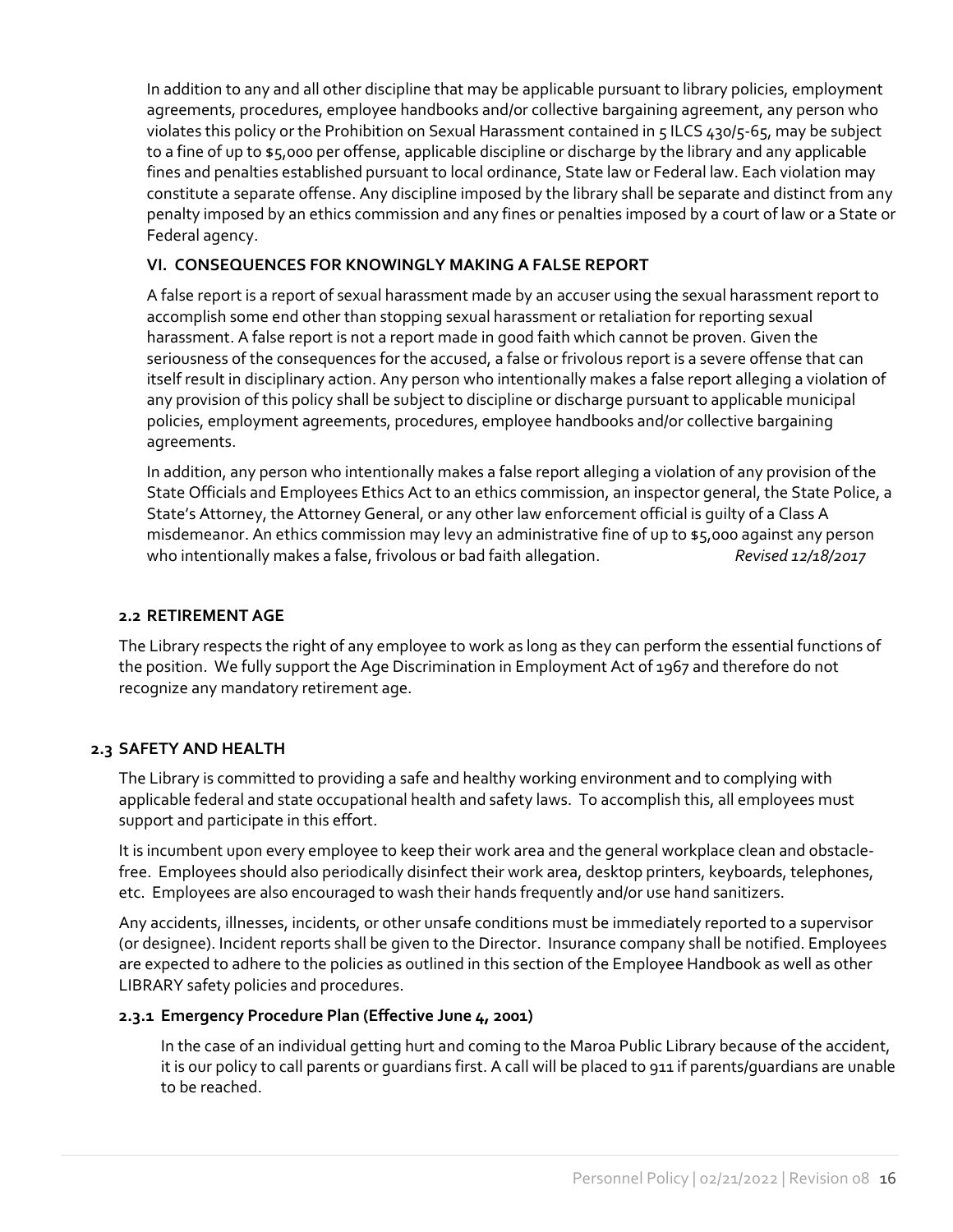If emergency room treatment is necessary and an ambulance is needed, transportation will be provided at the individuals' expense.

Maroa Public Library cannot assume responsibility for accidents which did not occur on their property. We will make every effort to ensure the individual receives treatment.

#### **2.3.2 Communicable/Terminal Illness**

<span id="page-16-0"></span>The Library recognizes that employees (or persons desiring to become employees of the Library) with life-threatening illnesses, any infectious illness or disease may wish to still be gainfully employed by the Library. Employment may even be therapeutically important to an employee's recovery process. At the same time, the Library also recognizes that it must provide a safe work environment for all employees and visitors and satisfy its legal obligations. As long as employees are able to maintain acceptable performance standards in accordance with established Library's policies and procedures, and medical evidence continues to indicate that such illness will not be transmitted by casual workplace contact, employees with life-threatening illnesses, infectious illnesses or diseases will be permitted to continue to work.

In determining such an employee's ability to continue in employment, the Library will consider making reasonable accommodations for the employee's condition, consistent with applicable federal, state, and local laws. As part of its overall health and safety program, the Library may conduct training sessions for employees.

Any employee who has a communicable disease or any other life-threatening illness and who can no longer perform the essential functions of his/her job, or who feels he/she needs reasonable accommodations or additional support, is encouraged to contact their supervisor or the Library Director. The Library will take reasonable precautions to the maximum extent possible to ensure that the information about an employee's condition remains confidential.

## **2.3.3 Bloodborne Pathogens**

<span id="page-16-1"></span>1. While normal Library operations are not likely to involve circumstances exposing employees or users to bloodborne pathogens, the Maroa Public Library District complies with Illinois Department of Labor regulations and therefore the federal Occupational Safety and Health Administration regulations relating to occupational exposures to bloodborne pathogens which have been incorporated by administrative actions.

2. Exposure Determination: No particular job classification of the Library has occupational exposure (meaning "reasonably anticipated…contact with blood or other potentially infectious materials that may result from the performance of an employee's duties"), however, emergencies may occur with staff or patrons, particularly youth or elderly patrons, to which Library employees in all classifications may be called upon to respond with assistance. Or emergencies with "out of control" individuals (e.g. biting, spitting, etc.) could present an individual threat.

3. Universal Precautions: All potential circumstances of exposure must be taken into account by the Library and its employees to protect against exposures. Hepatitis B (HBV), human immunodeficiency virus (HIV), and other bloodborne pathogens found in human blood and other body fluids cause lifethreatening diseases. In emergency or other such circumstances, when contact with blood or other potentially infectious materials may result, the Library's approach to infection control requires all human blood and body fluids to be treated as if known to be infectious for HIV, HBV, and other bloodborne pathogens. Engineering and work practice controls shall be used to eliminate or minimize employee exposures, and if a possibility of exposure remains, personal protective equipment shall also be used.

4. Exposure Control Plan: At any time within the Library environment that human blood, human body fluids, or other potentially infectious materials are presented, the area contaminated shall be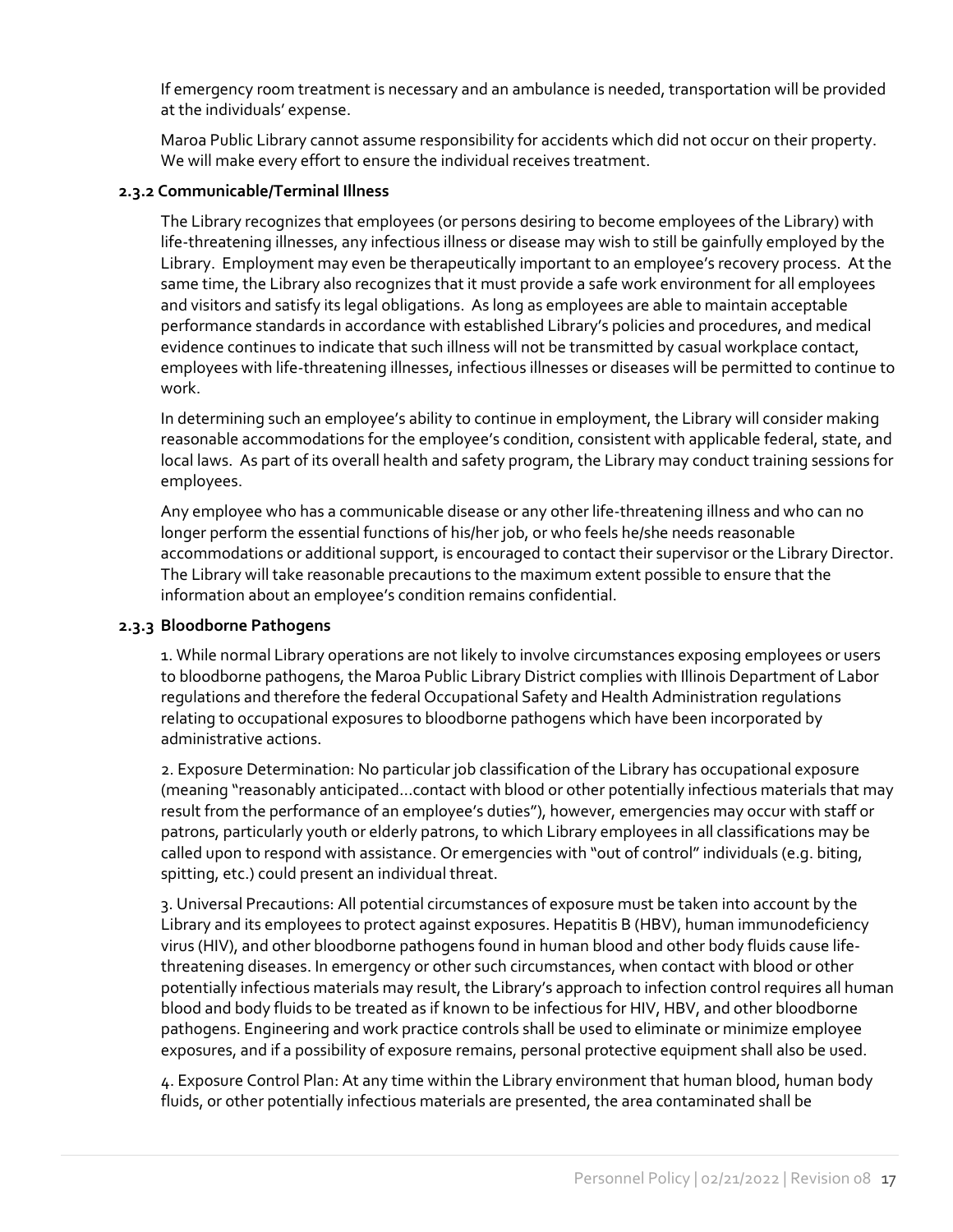immediately cordoned off and quarantined, even if the entire Library must be closed to accomplish this completely. Personal protection clothing, such as gloves, gowns, masks, etc., shall be provided and used in the cleanup and safe disposal of contaminated waste such as diapers, blood-tinged materials (e.g. Band-Aids, gauze, cotton, clothing, etc.), etc. If advisable, a professional hazardous/contaminated cleanup firm shall be contacted and retained for complete cleanup and decontamination. The quarantine shall be effective until complete cleanup and disposal is obtained. Hand-washing facilities are provided by the Library and must be used by the employees as soon as feasible, including following the removal of personal protective equipment. A complete record of all incidents, exposures, cleanup, and disposals shall be kept as required by the regulations.

5. Training and Immunizations: The Library shall provide directly or through System, State, or associational programs, annual in-service training/educational programs for all affected employees. Any employee who has an occupational exposure shall be offered, at no charge, the hepatitis B vaccine series, in accordance with the regulations. Following the report of an exposure incident, the Library will make immediately available to the exposed employee or employees a confidential medical evaluation and follow-up as provided in the regulations.

#### **2.3.4 Drug Free Workplace**

<span id="page-17-0"></span>The Board of Directors of the Library, in compliance with applicable federal and state statutes and laws, has established a Drug Free Workplace Policy. It has been well documented in literature that the use of illegal, controlled substances is hazardous to the health of employees that can destroy the professional atmosphere that is required for the effective administration of the Library. Drug and alcohol abuse may also be a violation of criminal law. Employees are hereby notified that the unlawful manufacture, distribution, sale, possession, or use of a controlled substance, including cannabis, is prohibited in the Library workplace. The manufacture, distribution, sale, possession, or use of illegal look-alike drugs and drug paraphernalia, and the consumption of alcoholic beverages is also not permitted in the Library workplace.

As a condition of employment, employees must abide by the terms of this policy and they shall notify the Library Director of any criminal drug statute conviction for a drug violation. Such notification shall occur no later than five (5) days after such conviction.

Any employee found in violation of this policy will be subject to disciplinary action, up to and including termination of employment, and notification of the applicable law enforcement agencies. Depending on the circumstances, the Library Director may impose other sanctions and require the satisfactory participation in a drug abuse assistance or rehabilitation program. The Library Director may refer the employee to EAP for assistance in selecting a course of action in the event drug counseling, treatment, and rehabilitation are chosen.

Any employee who suspects that another employee is violating the Drug Free Workplace Policy. Or who desires counseling on coping with potential alcohol or drug abuse, is strongly urged to contact the Library Director. Such consultation will be held in confidence, except as necessary to direct the employee to a proper source for further assistance.

#### **2.3.5 Civility**

<span id="page-17-1"></span>The Library is also committed to having a work environment where employees and Library patrons are expected to be courteous and respectful, recognizing that disagreements and informed debates are valuable tools to use in making informed decisions. Every attempt will be made to provide information to staff at the same time, regardless of his or her position. Diverse opinions are valued and ideas and creativity are encouraged. Everyone will have the opportunity to give input and receive feedback on his or her ideas.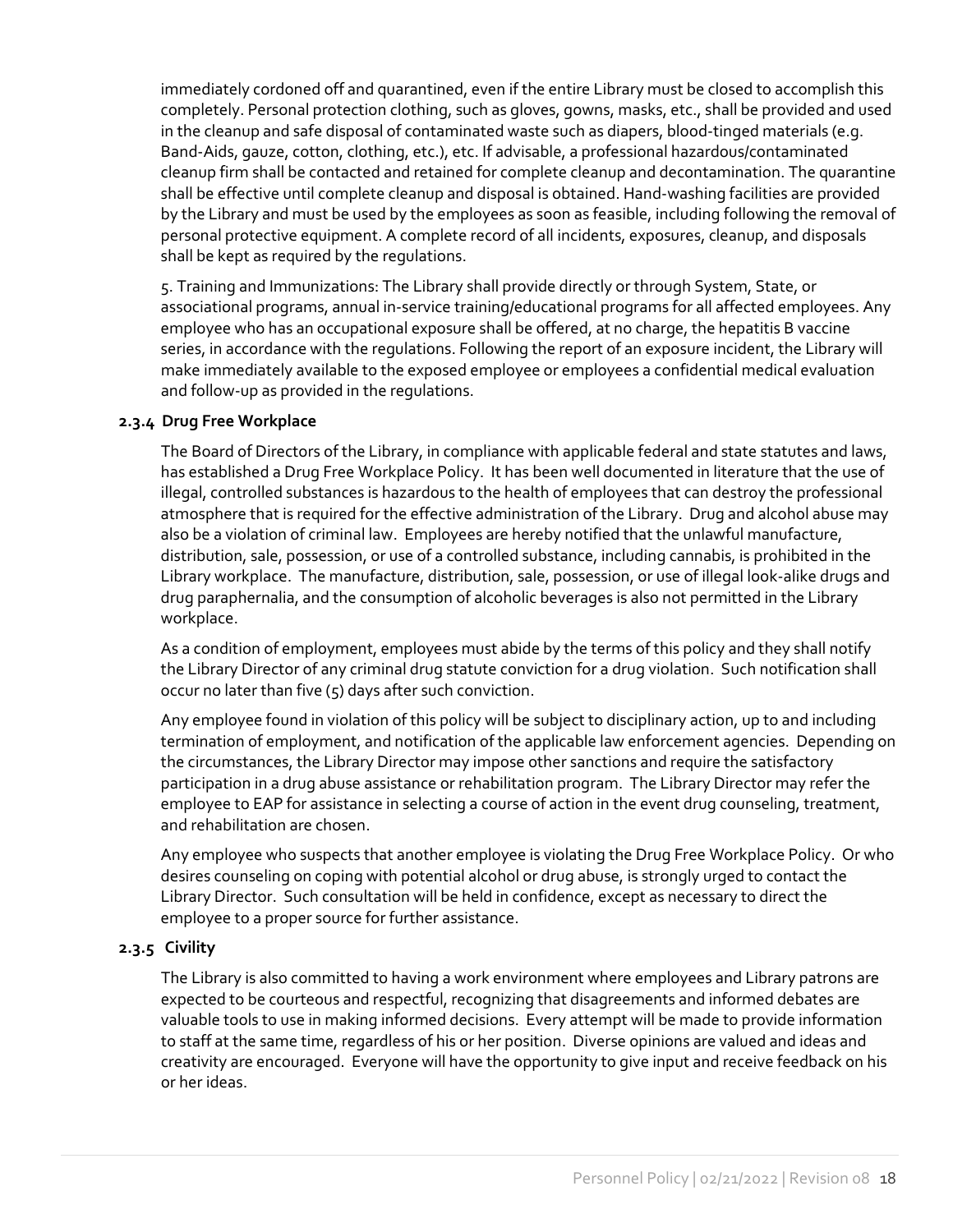The Library is committed to maintaining a work environment free from rudeness, violence, threats, intimidation, and other disruptive behavior. Violence, threats, coercion, harassment or intimidation of others, interference with an individual's legal rights of movement or expression, or disruptions to the workplace will not be tolerated and all reports of incidents will be taken seriously and will be dealt with appropriately. Firearms and other dangerous weapons or materials are not allowed on Library property. Behavior that is considered to be violent, threatening or disruptive includes:

- ♦ Disruptive behavior intended to disturb, interfere with or prevent normal work activities (such as yelling, using profanity, verbally abusing others or waving arms and fists).
- ♦ Intentional physical contact for the purpose of causing harm such as slapping, stabbing, punching, striking, shoving, or other physical attack).
- ♦ Menacing or threatening behavior (such as throwing objects, pounding on a desk or door, damaging property, stalking, or otherwise acting aggressively; o making oral or written statements specifically intended to frighten, coerce, or threaten) where a reasonable person would interpret such behavior as constituting evidence of intent to cause harm to individuals or property.
- ♦ Possessing firearms, imitation firearms, or other dangerous weapons, instruments or materials on Library property.

Every employee's cooperation is needed to maintain a safe working environment. Do not ignore violent, threatening, intimidating, or other disruptive behavior. Any employee experiencing or witnessing imminent danger or actual violence involving weapons or personal injury should call 911 immediately and then notify a supervisor as soon as possible.

Any employee observing or experiencing other violent behavior by anyone on Library premises, whether he or she is a Library employee or not, should report it immediately to a supervisor. Supervisors who receive such reports should immediately begin an investigation, take appropriate action and notify the Library Director.

Any employee who commits a serious violent act will be removed from the premises, be subject to immediate dismissal, and may be subject to criminal charges. Anyone who commits other less serious violent acts may still be removed from the premises and may be subject to disciplinary action.

#### **2.3.6 Smoke-Free Illinois**

<span id="page-18-0"></span>Medical research has documented that tobacco smoke is a harmful and dangerous carcinogen to human beings and a hazard to public health. Even second hand smoke is harmful.

The Library will provide an environment for its employees and members that is smoke free. In accordance with State law, smoking is not permitted in the Library building or within 15 feet of any building entrances, exits, windows that open, or ventilation intakes. Smoking is also not permitted in LIBRARY vehicles.

Employees with complaints about smoking shall direct such complaints to the Library Director. All complaints will be promptly and thoroughly investigated. Complaints can also be filed with the Illinois Department of Public Health, a local State certified public health department, or the local Police Department. Any employee found to have violated this policy will be subject to disciplinary action, up to and including termination. Additionally, under State Law, a person who smokes in an area where smoking is prohibited can be fined in an amount that is not less than \$100 and not more than \$250.

No individual may be discriminated against in any manner because of the exercise of any rights afforded by the Smoke Free Illinois Act.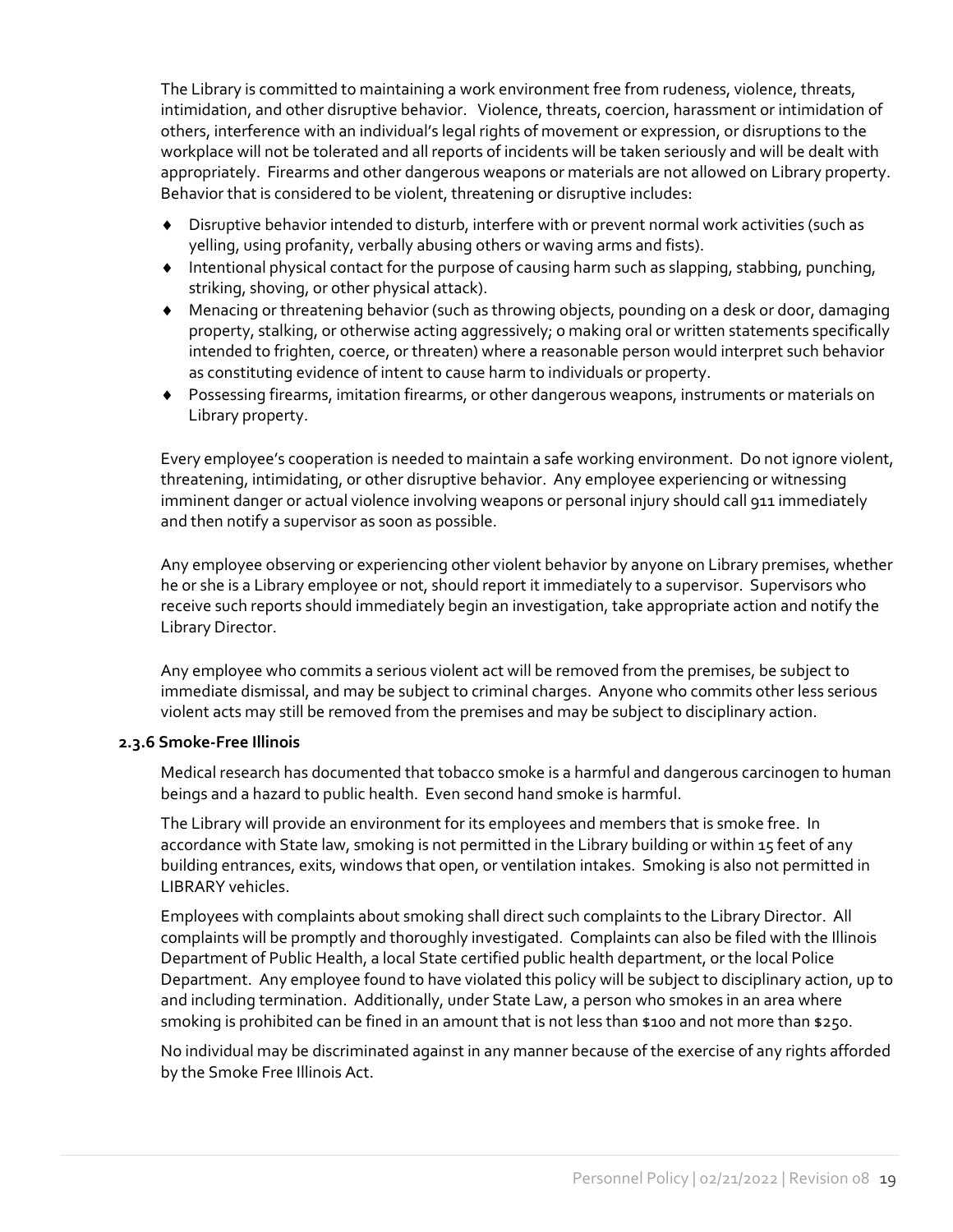#### **2.3.7 Roadway Safety**

<span id="page-19-0"></span>Some employees are required to drive in the course of conducting Library business. Such employees must be in possession of an appropriate valid driver's license, are required to obey all traffic laws, and must use a seat belt. Employees who use their own vehicles to conduct Library business must maintain proof of valid vehicle insurance in their vehicle. Proof of such insurance must also be presented periodically to the Library.

The consumption of alcohol or the use of an illegal, controlled substance is prohibited. Any employee who is convicted of driving while under the influence of alcohol or drugs or who receives a driving violation (even if received while driving a personal vehicle) which may affect the Library insurance rates must notify the Library Director within 5 days of such conviction or receipt of the violation.

It is also expected that employees will display courteous driving habits. Failure to exercise roadway safety and courteous driving habits can result in disciplinary action, up to and including termination. Payment for tickets or summons issued to employees as a result of violating the law while on Library business will be the responsibility of the employee.

#### <span id="page-19-1"></span>**2.4 BUSINESS ETHICS**

The actions of any Library employee affect the image and reputation of the Library as a whole. We ask that all employees strive to conduct themselves in a responsible, professional manner.

#### **2.4.1Outside Employment**

<span id="page-19-2"></span>In general, the Library has no interest in what employees lawfully do on their own time. Employees may choose to have a second job, do consulting work, present workshops and seminars, or do voluntary work as long as that job does not interfere with their Library responsibilities. Employees of Library shall not engage in any business or transactions (such as buying, selling or providing services for compensation other than the wages paid by Library) or have financial or personal interest (directly or indirectly) that is a conflict of interest or is incompatible with their responsibilities and duties as employees of Library. The following examples could be considered incompatible or an interference with the Library;

- ♦ Causing unscheduled absences (vacation days are scheduled in advance and are subject to the needs of the Library)
- ♦ Resulting in the employee failing to perform effectively when on duty
- ♦ Using excessive sick leave
- ♦ Working for a vendor or a member Library
- Bringing the Library into public dispute or legal jeopardy

Any employee, who has or contemplates work in addition to the work required as part of their position with Library, must notify their supervisor. Additionally, when such work occurs during a regular workday, employees are expected to schedule vacation leave, personal time off, or earned compensatory time off when accepting honorariums or fees for doing consulting, external presentations, or workshops.

#### **2.4.2 Gifts, Loans, and Entertainment**

<span id="page-19-3"></span>Library employees are to deal with suppliers, contractors, members, and others on the sole basis of what is in Library's best interest, accomplishes the Mission of Library, and are in the best interest of its members. In compliance with (5 Illinois Compiled Statutes 430) State Officials and Employees Ethics Act, Article 10 Gift Ban, employees may not accept any gifts, payments, loan, or excessive entertainment from any source or person doing or seeking to do business with Library except as outlined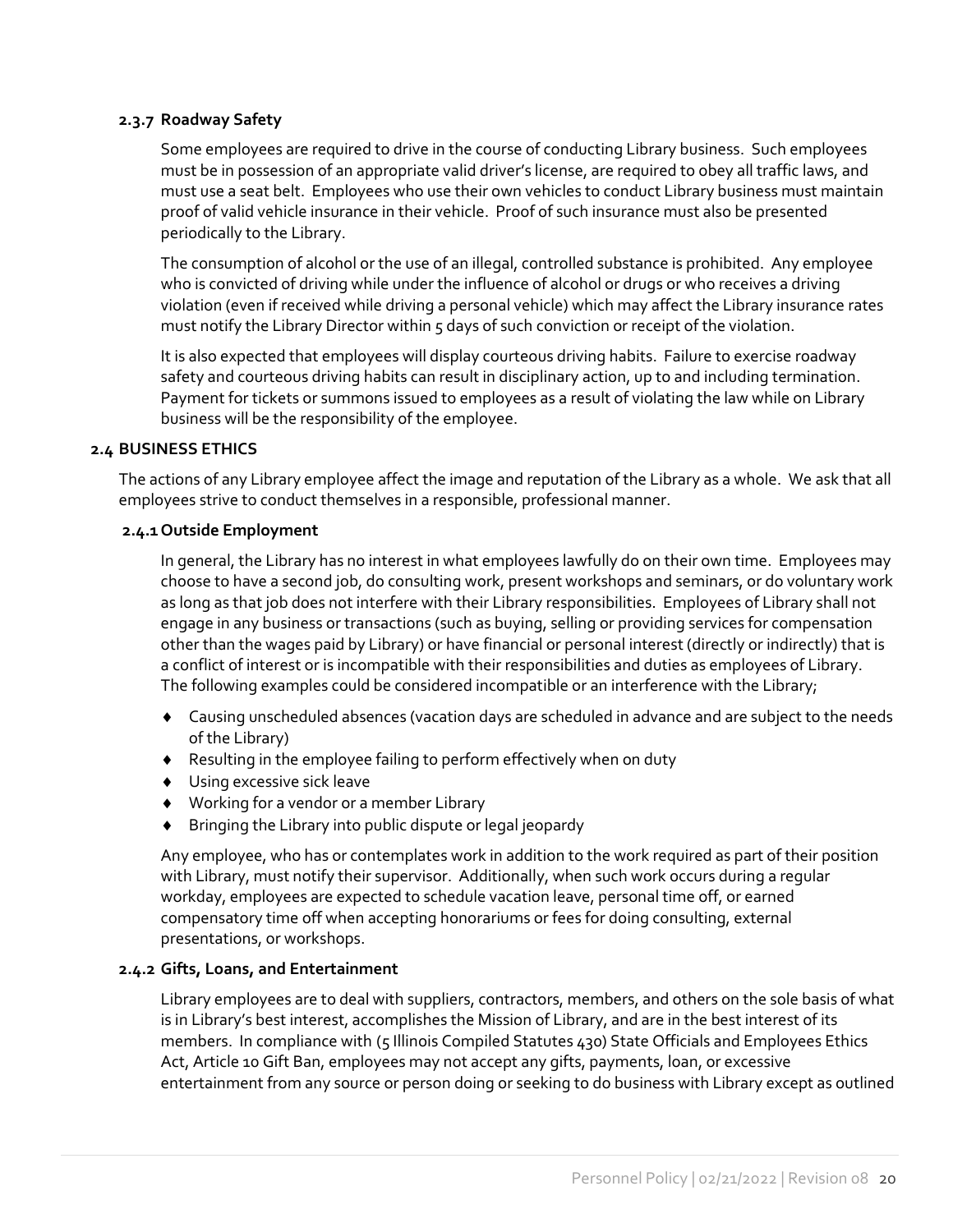in the above-described State Statute. This ban applies to and includes the spouse of and any immediate family member living with the employee. Exceptions to the gift ban are as follows:

- ♦ Opportunities, benefits, and services that are available under the same conditions as for the general public.
- ♦ Anything for which the employee pays the market value.
- ♦ Educational materials and missions.
- ♦ Travel expenses for a meeting to discuss Library or State Business.
- ♦ A gift from a relative, meaning those people related to the employee such as father, mother, son, uncle, first cousin, nephew, niece, husband, wife, grandfather, grandmother, grandson, granddaughter, in-laws, step father, step parents or children, half brothers or sisters, parents and grandparents of the employee's spouse or fiancée.
- ♦ Anything provided by an individual on the basis of a personal friendship unless the employee has reason to believe that, under the circumstances, the gift was provided because of the position or employment of the employee and not because of the personal friendship.
- ♦ Food or refreshments not exceeding \$75 per person in value on a single calendar day, provided that the food or refreshments are consumed on the premises from which they were purchased or prepared, or catered for the purpose of this section.
- ♦ Food, refreshments, lodging, transportation, and other benefits resulting from the outside business or employment activities (or outside activities that are not connected to the duties of the employee) of the employee and the employee's spouse if the benefits have not been offered or enhanced because of the position or employment of the employee and are customarily provided to others in similar circumstances.
- ♦ Gifts from other Library employees or employees from other municipal, State, or Federal agencies and entities.
- ♦ Bequests, inheritances, and other transfers at death.
- ♦ Any item or items from any one prohibited source during any calendar year having a cumulative total value of less than \$100.

An employee does not violate this section if the employee promptly takes reasonable action to return the prohibited gift to its source or gives the gift or an amount equal to its source or gives the gift or an amount equal to its value to an appropriate charity that is exempt from income taxation under Section 501(c) (3) of the Internal Revenue Code of 1986, as now or hereafter amended, renumbered, or succeeded.

## **2.4.3 Political Activities**

<span id="page-20-0"></span>While we encourage employees to be involved in their communities and to take advantage of their legal rights to vote, Library employees cannot participate in prohibited political activities during working hours. Employees can be involved in political activities during vacation, personal time, or compensatory time off. Also, Library employees cannot use the facilities, equipment or supplies in connection with any election or candidate for an elective or appointed public office (see 5 Illinois Compiled Statues 430 Article 5).

Examples of prohibited activities during work time include:

- ♦ Preparing for, organizing, or participating in any political meeting, political rally, political demonstration, or other political event;
- ♦ Soliciting contributions, including but not limited to the purchase of, selling, distributing, or receiving payment for tickets for any political fundraiser, political meeting, or other political event;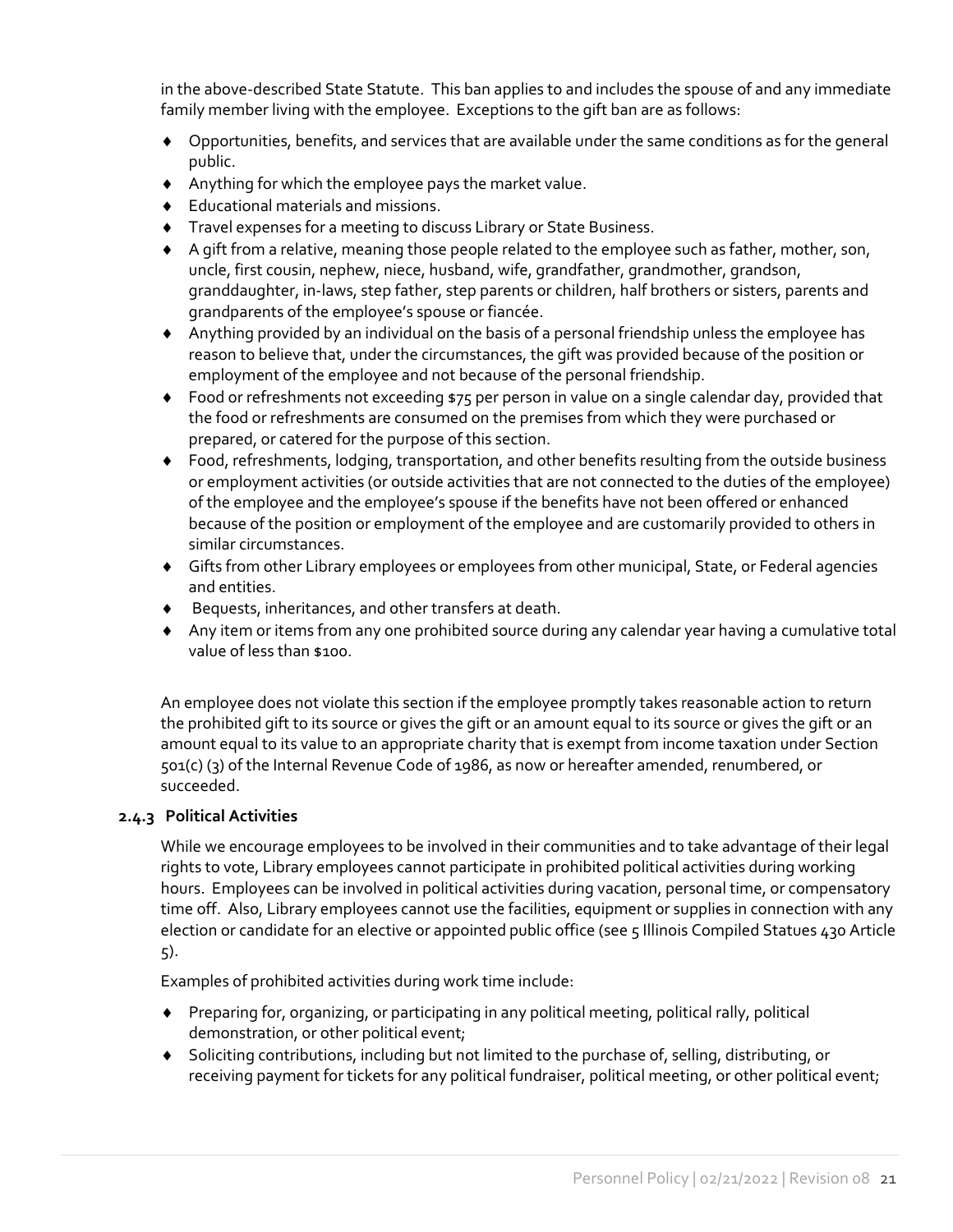- ♦ Soliciting, planning for the solicitation of, or preparing any document of report regarding anything of value intended as a campaign contribution;
- ♦ Planning, conducting, or participating in a public opinion poll in connection with a campaign for elective office or on behalf of any political organization for political purposes or for or against any referendum question;
- ♦ Surveying or gathering information from potential or actual voters in an election to determine probably vote outcome in connection with a campaign for elective office or on behalf of a political organization for political purposes or for or against any referendum question;
- ♦ Assisting at the polls on election day on behalf of any political organization or candidate for elective office or for or against any referendum question;
- ♦ Soliciting votes on behalf of a candidate for elective office or a political organization for or against any referendum question or helping in an effort to get voters to the polls;
- ♦ Initiating for circulation, preparing, circulation, reviewing, or filing any petition on behalf of a candidate for elective office or for or against any referendum question;
- ♦ Making contributions, including but not limited to the purchase of, selling, distributing, or receiving payment for tickets for any political fundraiser, political meeting, or other political event;
- ♦ Preparing or reviewing responses to candidate questionnaires in connection with a campaign for elective office or on behalf of a political organization for political purposes;
- ♦ Distributing, preparing for distribution, or mailing campaign literature, campaign signed, or other campaign material on behalf of any candidate for elective office or for or against any referendum question;
- ♦ Campaigning for any elective office or for or against any referendum question;
- ♦ Managing or working on a campaign for elective office or for or against any referendum question;
- ♦ Serving as a delegate, alternate, or proxy to a political party convention; or
- ♦ Participating in any recount or challenge to the outcome of any election.

## <span id="page-21-0"></span>**2.5 PERSONAL APPEARANCE**

Individual personal appearance affects the perception of the professionalism at Library. All employees must dress appropriately and maintain a high standard of personal hygiene. Consistent with other policies, clothing should not contain any advertisements of alcohol or cigarettes and should not have any offensive language or images.

## <span id="page-21-1"></span>**2.6 USE OF LIBRARY MATERIAL**

The use of Library facilities, equipment and materials such as vehicles, the electronic mail system, supplies, is the property of Library and is for use to conduct Library business. The facilities and all equipment and supplies may not be used for a commercial venture, religious or political causes, or other solicitations that are not job related. It is understood that some Library equipment may occasionally be used for personal business.

To help balance profession and personal needs, personal telephone calls are allowed. Personal toll and long distance calls should be placed using the employee's personal telephone credit card or on the employee's personal cellular telephone. In consideration of other Library employees, cellular telephones should be placed on vibrate during the workday at the office. Personal correspondence received electronically must be sent to each employee's personal e-mail account. Such correspondence may be viewed on Library equipment. It is understood that any personal business conducted during working hours should be kept to a minimum.

The electronic mail system cannot be used to create any offensive or disruptive messages. For purposes of this policy, offensive or disruptive messages are any messages that contain sexual implications, racial slurs, inappropriate gender-specific comments, or any other comments that offensively addresses someone's age, sexual orientation, religious or political beliefs, national origin, or disability. Employees should not assume the confidentiality of any message. Even when a message is erased, it is still possible to monitor that message. If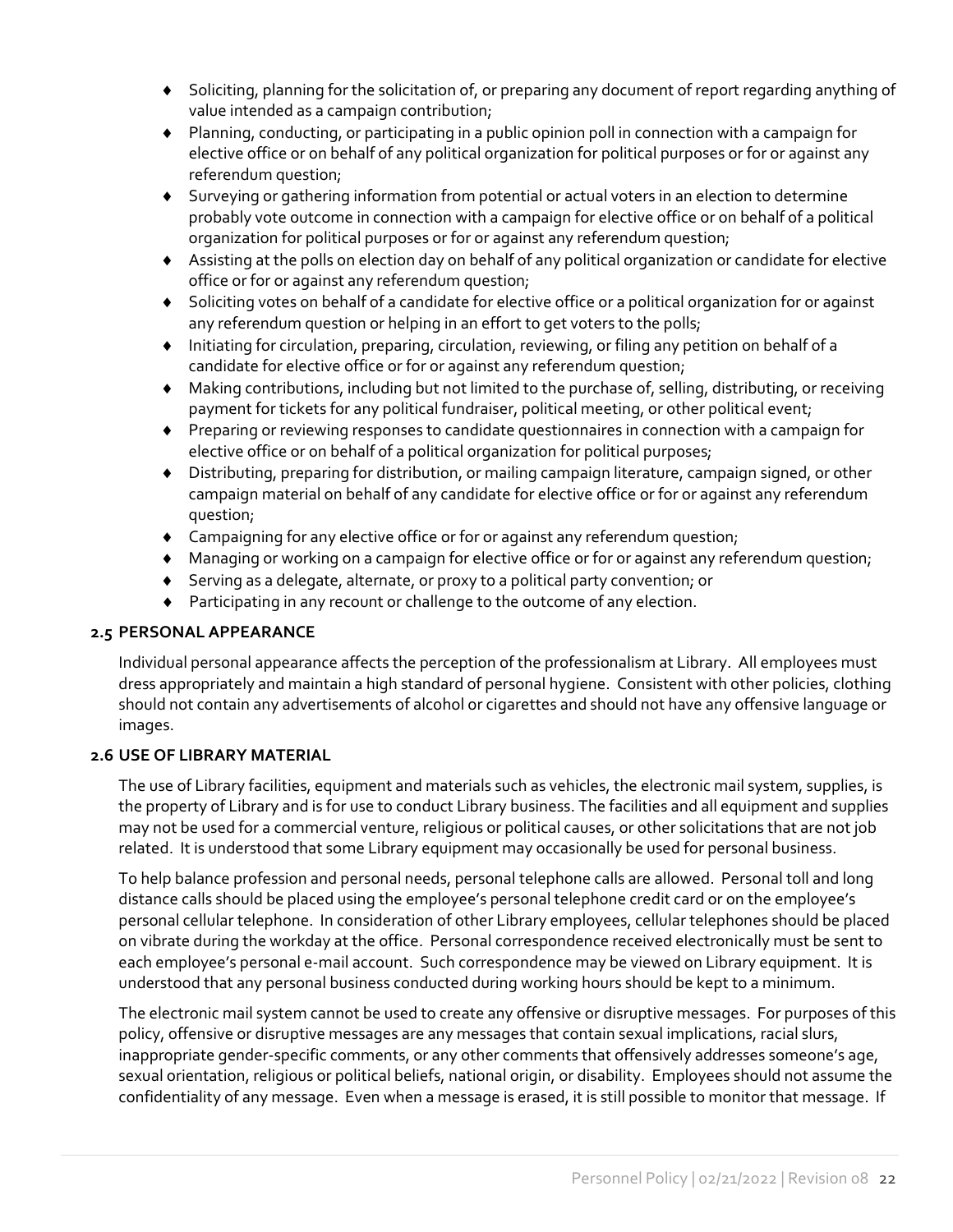asked, employees must disclose any passwords. Messages sent electronically to an employee should be treated as confidential by other employees and accessed only by the intended recipient. Employees are not authorized to retrieve or read any e-mail message that is not sent to them, unless authorized by the intended recipient or the Library Director. The Library reserves the right to review, audit, intercept, access, and to disclose all messages created, received, or sent over the electronic mail system.

The workstation/desk assigned to an employee should be recognized as containing his/her personal property, as well as Library materials. Common courtesy should be shown towards another employee and his/her workstation. Employees may choose to designate a drawer or drawers to contain personal items that will be respected as such by other employees.

#### <span id="page-22-0"></span>**2.7 RECRUITMENT**

The Library is an equal opportunity employer and encourages all qualified individuals to apply for vacant positions. Qualified current Library employees are especially encouraged to apply for any vacant position. To ensure a competitive process, the Library may recruit both internally and externally for vacant positions. Professional journals, local newspapers, Library newsletters and advisories, and other appropriate media may be used to advertise for qualified applicants. Unsolicited applications and supporting documents for employment are accepted at any time and will be retained for one year. Solicited applications and any supporting documents will be retained for two years from the date of the application. Any applicant applying for a position is expected to supply the information requested on the application form furnished by the Library.

All positions will be filled with the best-qualified person. The selection process will be competitive and of such a nature as to fairly determine job related qualifications. Determinants for identifying the best qualified person may include, but not be limited to, education, technical or professional training, level of expertise, experience, interview results, and background checks. A background check may include, but is not limited to, a criminal check, proof of a valid driver's license, and proof of vehicle insurance. A drug test may also be required.

It is the Director's responsibility to interview staff, involving other staff members in the interviewing process will be left to the discretion of the Director.

## <span id="page-22-1"></span>**2.8 APPOINTMENT**

#### **2.8.1 Library Director**

- The advertisement for a vacant librarian position will be advertised publicly for a minimum of one week. The application for employment must include a resume and three written references. A job description and salary range will be available for those applicants who respond.
- The president of the Library board will appoint a three-member search committee. The purpose of this committee will be to review submitted applications and to contact the most suitable applicants for an oral interview by all of the trustees. Each applicant will be notified in writing when the vacancy is filled.
- Selection for employment will be based solely on merit with consideration given to education, skill, Library experience, and personal attributes.

#### **2.8.3 All Other Library Personnel**

• When a position opens, consideration will be given to present employees.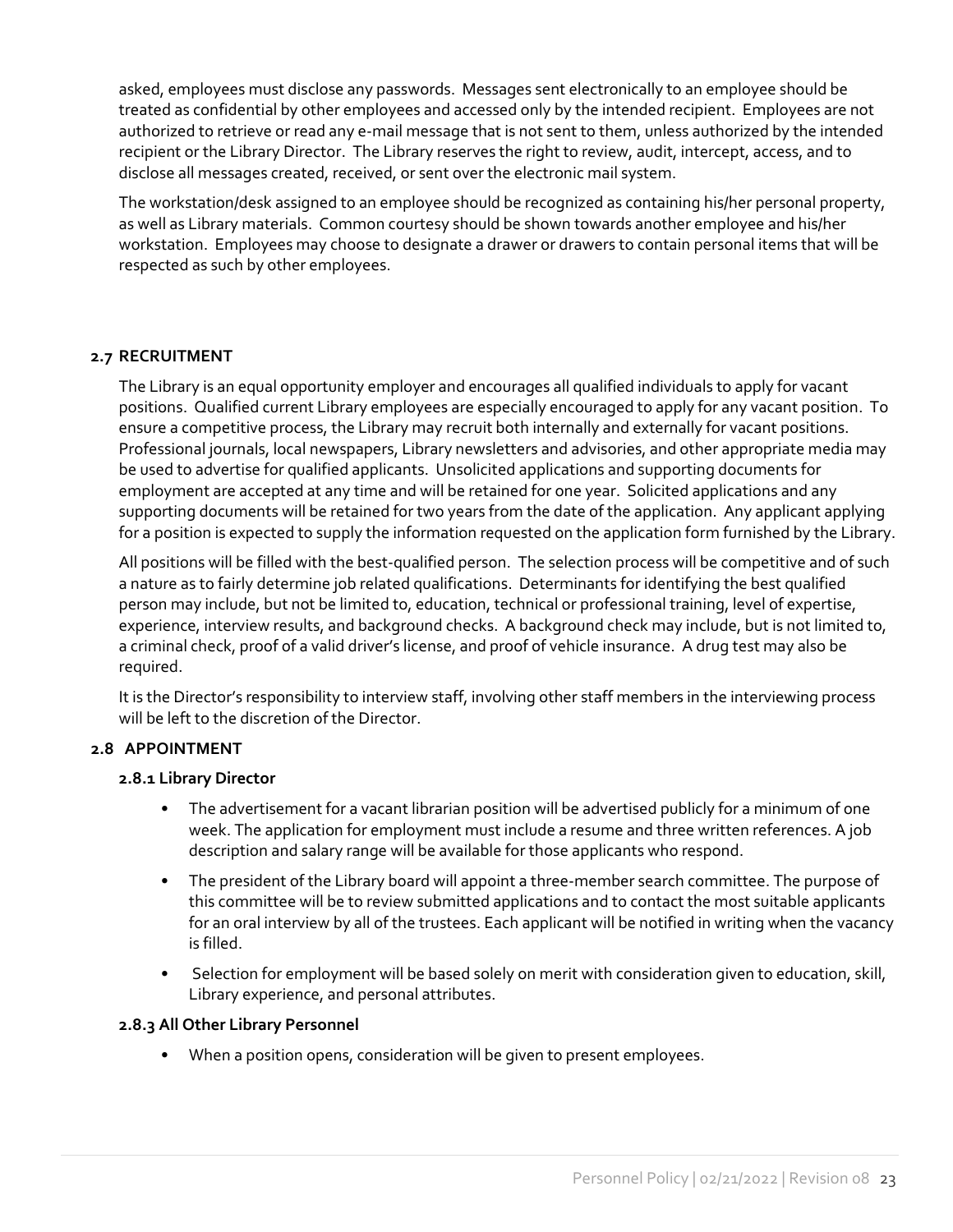- Advertisement of a vacant or temporary position will then be advertised locally and at the Library. A completed job application and three written work references will be reviewed by the Director. A written job description for the vacant position will be available for all applicants who respond.
- The Director will conduct personal interviews with the most suitable applicants and recommend employment to the board of trustees. Final selection will be made by the Director with the board's approval. Final decision to hire an employee rests with the Library Board.

## <span id="page-23-0"></span>**2.9 NEW EMPLOYEE PROBATION**

The first six months of service is critical to the long-term success of an employee. Therefore, this period constitutes a probationary period during which time the individual is oriented, mentored, trained and evaluated to help him/her achieve effective job performance. Periodic conferences may be held between all probationary employees and their immediate supervisor. Upon completion of the probationary period, the employee's status will be changed from probationary to permanent.

<span id="page-23-1"></span>Employees who do not satisfactorily complete their probationary period can be terminated.

#### **2.10 WORKWEEK AND SCHEDULES**

Regular attendance and punctuality is critical to successfully providing needed services to our members. It is vitally important that each employee begins and ends work according to his/her scheduled hours. Excessive absenteeism or tardiness can result in disciplinary action up to and including dismissal.

Occasionally, circumstances do occur which are beyond an employee's control. When an employee finds that he/she is unable to report to work as scheduled, the employee must notify the Director as far in advance as possible. On occasion, employees may be required to provide written documentation as explaining the cause of their absence or tardiness.

#### **2.10.1 Work Schedules**

<span id="page-23-2"></span>The calendar week for Library is Tuesday through Saturday. The workweek for full-time employees is a 32-hour workweek. Work schedules for permanent/part-time employees and student aides may vary and are determined by the Director. Any employee who is unable to report to work within one hour of the time scheduled should notify the Director.

<span id="page-23-3"></span>Occasionally, employees are required to work in the building during non-business hours.

#### **2.10.2Lunch Hours and Work Breaks**

Each employee will be given a half-hour for lunch. Full-time employees are allowed to take two fifteen breaks each day

Paid Breaks

- Shifts under 4 hours, no paid breaks
- Shifts 4 hours and up to 7 hours, one 15-minute break
- Shifts 7 hours and up to 9 hours, one 30-minute lunch break
- Shifts 9 hours, two fifteen minute and one 30-minute lunch break

Lunch periods and breaks should be coordinated with the Director to ensure adequate coverage and service to our patrons. Lunch hours and breaks may not be deferred to allow for late arrivals or early departures.

#### **2.10.3 Adverse Weather Policy**

<span id="page-23-4"></span>In the event of extreme adverse weather, the Trustees President and one other member will determine whether the Library will be open and at what time.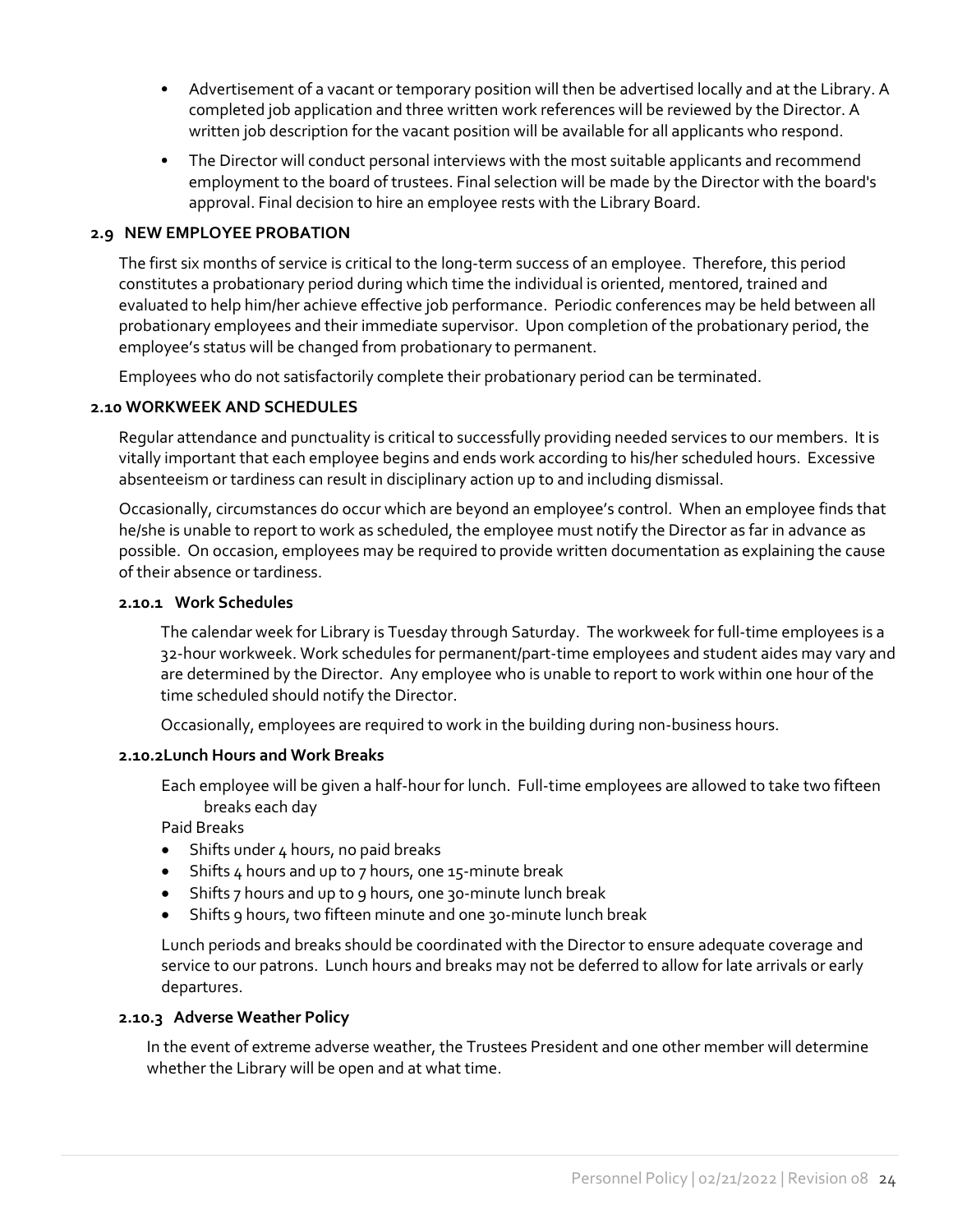If the Library is to be officially closed, the Library Director will notify each employee. If it is necessary to have a late opening, employees will be notified by phone. The Director will also notify local media centers to let the public be aware of the closure.

Each permanent employee will be paid for his or her regularly scheduled shift on days that the Library is closed due to inclement weather.

#### <span id="page-24-0"></span>**2.11Travel Policy**

Employees required to travel on Library related business will have authorized expenses paid by Library if prior approval has been obtained from the Library Director. An employee who has to use his/her personal vehicle to travel will be reimbursed at the standard mileage rate in compliance with the the Local Government Travel and Expense Control Act (50 ILSC150).

The Board of Trustees must approve Out-of-Town travel in advance. Employees are required to conduct their travel in the most cost-effective manner. Air travel is paid at coach fare. Taxicab fares, tips, parking fees, bridge, road, and tolls fees, and meals (excluding any alcoholic beverages) are allowed expenses. Expenses for lodging are allowable expenses. Expenses for lodging are allowable at the average single room rate of adequate hotel or motel accommodations nearest the destination.

Upon return from travel, employees are required to submit an expense report. The appropriate receipts must accompany the expense report to justify the reimbursement. Actual travel time to get to and from meetings and conferences can be recorded on time cards. In addition to travel time, no more than eight (8) hours per day may be recorded for actual time spent in meetings, conferences, or other Library business.

#### <span id="page-24-1"></span>**2.12EVALUATION PROCEDURES**

The evaluation process should be an ongoing process with regular communications between each employee and his or her supervisor. At least annually, a written evaluation report will be given to each employee by his/her supervisor. The original written copy will be retained in the employee's personnel file.

#### <span id="page-24-2"></span>**2.13 DISCIPLINE**

Employees, having completed their initial probationary period, may for cause be discharged or otherwise disciplined. Discipline may include, but is not limited to demotion, suspension, or reinstatement of probation for not more than six (6) months. An employee who is disciplined may choose to use the grievance procedures. In the event it is ultimately determined that a suspension without pay was without merit, the remedy available to the employee shall be the reimbursement of lost wages.

## <span id="page-24-3"></span>**2.14 SEPARATION FROM EMPLOYMENT**

Separation from employment with Library can be the result of several circumstances, which includes retirement, resignation, or termination. An employee separating service from Library must return all Library property by the last day of employment. The employee's final paycheck may be held until all property is returned.

Separating employees will receive a final check, on the next regular payday, which will include pay for all accrued time calculated at the current salary. All employee benefits, except those benefits which are available to employees under state or federal law at the employee's own expense, are terminated on the last day of employment.

#### **2.14.1 Resignation**

<span id="page-24-4"></span>Resignations, in writing, must be submitted, by an employee, to their immediate supervisor. Professional staff members are requested to give at least four weeks' notice of their intent to resign. All other employees are requested to give at least two weeks' notice.

#### <span id="page-24-5"></span>**2.14.2 Termination without Prejudice**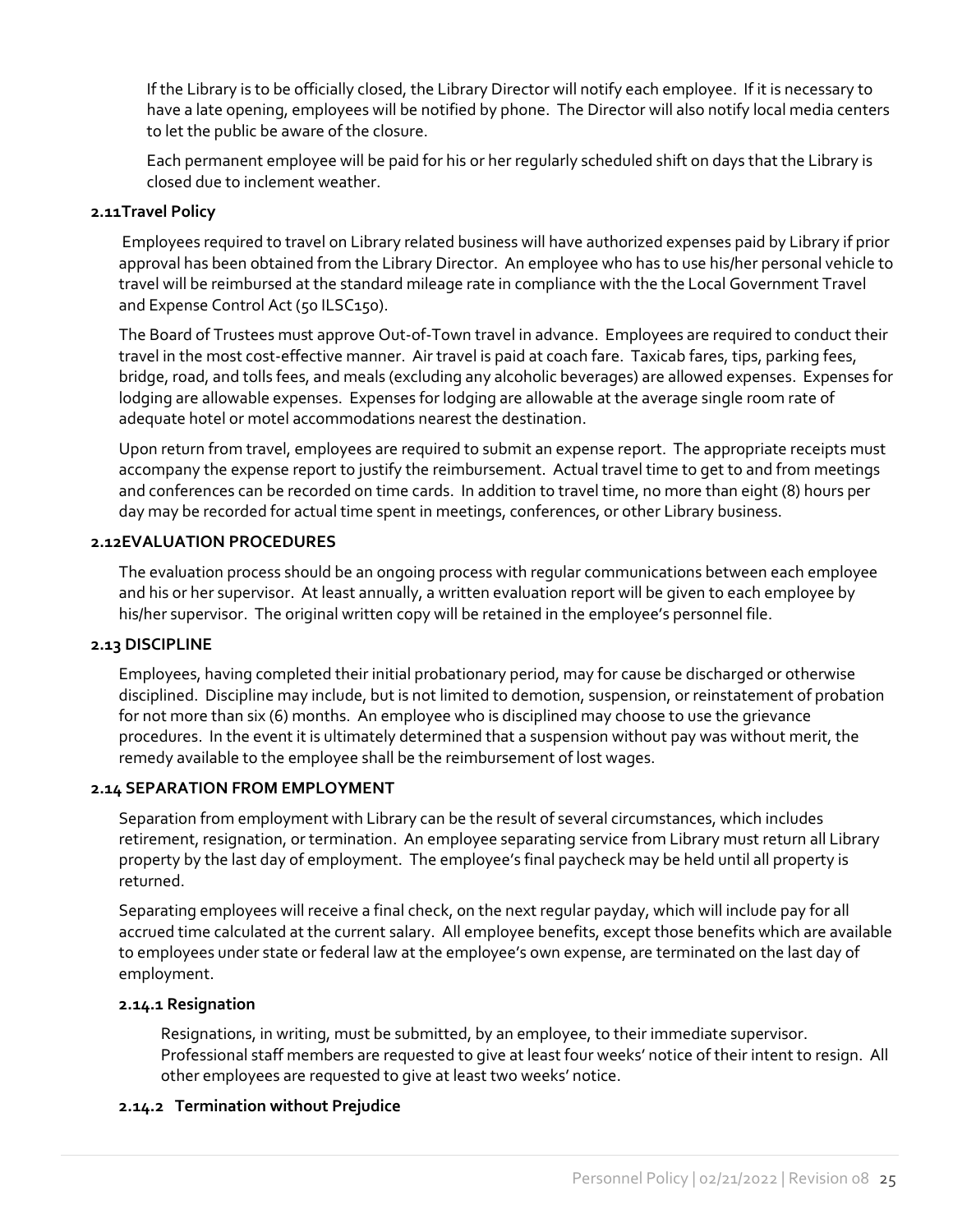Termination without Prejudice usually occurs because of circumstances such as a general reduction in the workforce, reorganization, or the termination of an activity or program that results in a reduction in the needed workforce.

In the event that a reduction in workforce becomes necessary, consideration will be given to the needs of the Library and its members, the quality of each employee's current and past performance, and the seniority of employees holding positions deemed critical to the Library.

Employees who must be separated from service will be given a minimum one month's notice in writing.

Employees who have been laid off for six months or less may be recalled for any available position for which they can perform the available work in an effective manner. Every attempt will be made to return the employee to a job comparable in salary to the position held prior to layoff. Any and all recall rights will be cancelled should an employee decline any recall to any position for which the employee is qualified and which is comparable in salary to the position held prior to layoff.

#### **2.14.3 Termination for Cause**

<span id="page-25-0"></span>Termination for cause (or dismissal) refers to the termination of an employee because of misconduct or unsatisfactory performance. Termination for cause requires accurate documentation indicating the specific circumstances leading to the dismissal and any corrective action that was recommended to alleviate the situation. Any recommendations for termination for cause must be reviewed and approved by the Library Director.

#### <span id="page-25-1"></span>2.15 **GRIEVANCE PROCEDURE POLICY**

Any employee having a complaint is to bring it to the attention of her/his supervisor or the Director. If the problem is not handled to the employee's satisfaction, it may be brought to the attention of the Board of Library Trustees following these procedures:

#### **Initial Procedure:**

- 1. Upon a problem or complaint, the employee should promptly contact the supervisor, who shall confer with the Director.
- 2. If the problem is not settled or resolved, or if the employee does not have a supervisor other than the Director, the employee shall promptly contact the Director.
- 3. The Director appeals directly to the Board.

## **Appeal Procedure:**

After the initial channels have been followed without satisfactory results, then a formal written statement may be filed with the Board in the following prescribed form:

- 1. Statement of problem
- 2. Reply by the person(s) involved
- 3. Action taken at the conclusion of each prior step of the procedure
- 4. Statement of each action signed by the appropriate persons

#### **Timetable:**

Each problem should be initiated, heard and resolved within as short a period of time as possible according to the nature or severity of the problem and the availability of essential personnel. Most complaints or problems should be settled within 30 working days after initiation. In all matters the decision of the Board of Library Trustees shall be final and non-review-able.

If the matter involved discipline by either suspension or termination and the employee is reinstated by the Board of Library Trustees' decision, all benefits, pay, and status lost due to suspension or termination will also be reinstated to the employee's credit.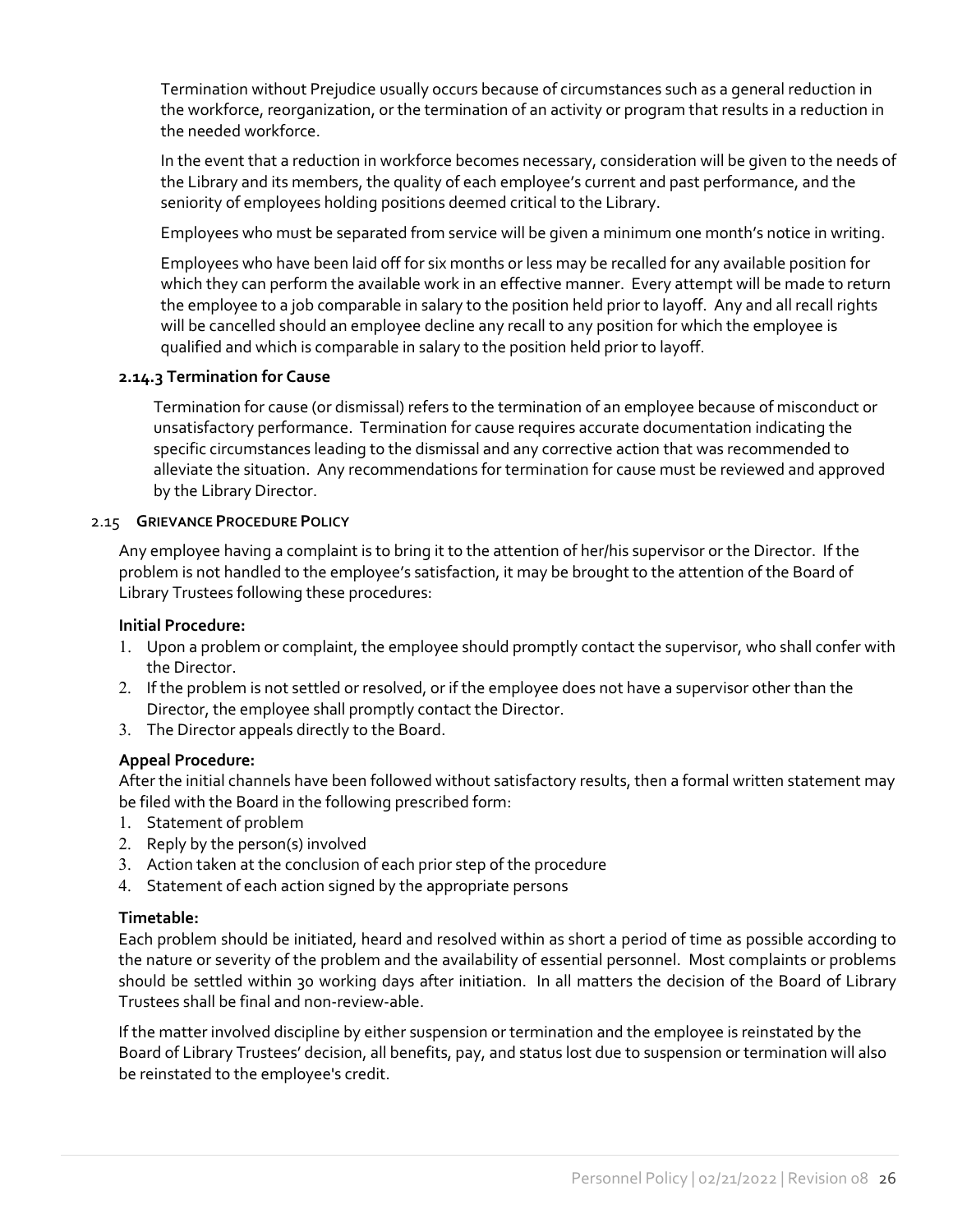#### <span id="page-26-1"></span><span id="page-26-0"></span>3.0 COMPENSATION

#### 3.1 COMPENSATION PLAN

The goals of the Compensation Plan of the Library are to keep salaries competitive with the marketplace and to be internally equitable. The administration of compensation is designed to provide fair and equitable compensation to all employees regardless of race, color, religion, sex, national origin, ancestry, age, physical or mental handicap, marital status, status as a veteran, or sexual orientation. No employee will be compensated at a rate below the applicable federal or state minimum wage laws.

The compensation structure may be based on such factors as the value of each position to the organization, the complexity of the responsibilities and the functions of each position, the educational requirements, the previous experience required to perform successfully, the relevant job market, and performance.

#### <span id="page-26-2"></span>3.2 OVERTIME

Overtime is defined as those hours worked in excess a 40 hour week. Ideally, employees should work no more than 40 hours during the regular Library workweek. Permission to work more than 40 hours a week must be given in advance by the Library Director (or designee). In accordance with the Fair Labor Standards Act, overtime hours shall be compensated at the rate of time and one-half for non-exempt employees. While not legally required, supervisory, administrative, and professional staff that are required work in excess of a 40 hour workweek will be given compensatory time off at the rate of one hour for each hour worked. Requested compensatory time off must be scheduled in advance with the immediate supervisor to ensure that the service provided to members remains at the highest quality.

#### <span id="page-26-3"></span>3.3 GRANT FUNDED EMPLOYEES

Occasionally the Library has projects that require staff for a specific period of time. Such staff is generally paid using grant monies. These employees are supervised by a project Director and are considered grant-funded employees. Their compensation and other benefits are stipulated by the grant agreement. As such, the Library has no responsibility to maintain these employees when the project is complete or grant funds are no longer available.

#### <span id="page-26-5"></span><span id="page-26-4"></span>4.0 BENEFITS – TIME OFF

## 4.1 HOLIDAYS

The Library will be closed for all holidays authorized by the Board of Trustees. These holidays will be announced each June after the Library Director and Board of Trustees have come to an agreement. The permanent staff will be paid for eight (8) holidays off if the holiday falls within their regular working schedule.

#### <span id="page-26-6"></span>4.2 PERSONAL TIME OFF

The purpose of personal time off (PTO) is to give permanent employees time away from work, to have time for self and family, and to get re-energized. Employees are therefore encouraged to take their earned PTO time throughout the year. Student Aides and part-time employees are not eligible for PTO time.

5 Hours of PTO time will be accrued each paycheck. Full time employees who resign, retire or otherwise leave the Library, will be paid for any accrued, but unused vacation leave.

Full time employees may accrue a maximum of 120 hours of PTO time. Accruement of PTO time will discontinue at 120 hours. Accruement will continue once PTO hours fall below 120 hours. Accruement of PTO time begins at 6 months. Any employee hired before July18, 2016 is exempt from this policy.

Sick time is considered PTO time.

#### <span id="page-26-7"></span>4.3 BEREAVEMENT LEAVE

A leave of absence, with pay, which is not to exceed three consecutive working days, will be granted for a death in employee's immediate family. The immediate family shall be defined as: spouse, children, step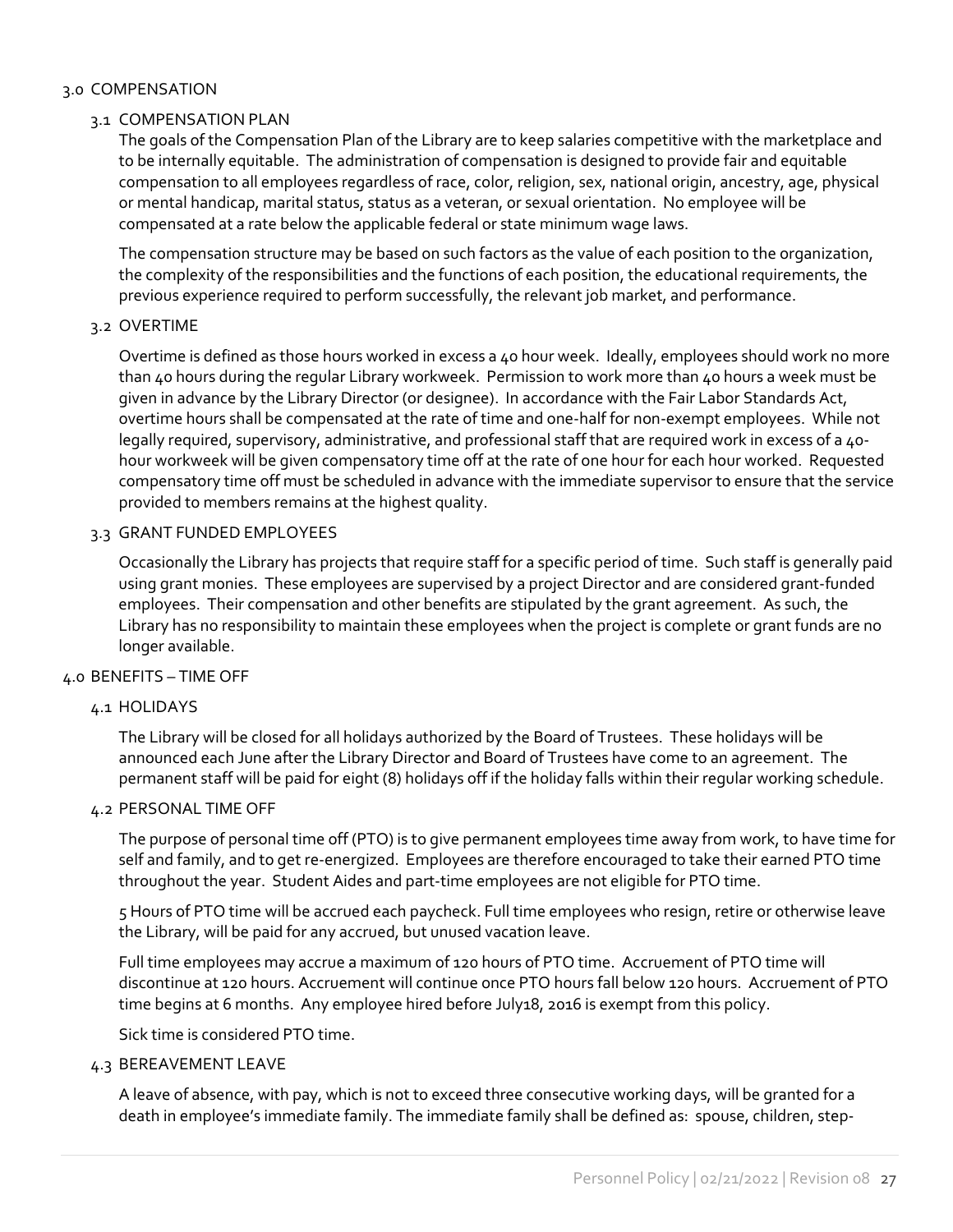children, father, mother, sister, brother, grandmother or grandfather. This shall also include employees' mother-in-law, father-in-law, brother/sister-in-law. Student Aides are not eligible for this benefit.

## <span id="page-27-0"></span>4.4 FAMILY AND MEDICAL LEAVE

A full-time employee must have completed at least one full year of service with the Library and have worked a minimum of 1,250 hours in the twelve-month period preceding the leave to be eligible to apply for leave under the Family and Medical Leave Act of 1993 (FMLA). Eligible employees may take up to a total of 12 weeks of leave during any 12-month period for any of the following reasons:

- 1. To care for the employee's child after birth or adoption or placement with the employee for foster care.
- 2. To care for the employee's spouse, child, or parent who has a serious health condition.
- 3. For a serious health condition that makes the employee unable to perform the employee's job.

If the leave is planned in advance, the employee must provide Library with at least thirty days' notice prior to the anticipated leave date. If the leave is unexpected, the employee should notify his or her supervisor.

Employees must file for FMLA when they are going to be off work on Workers' Compensation. Except for employees on Workers' Compensation, employees on FMLA must use all accrued medical leave, vacation, and personal days simultaneously with FMLA. If the leave is due to the employee's own serious illness, the employee may be eligible for short-term disability benefits in accordance with applicable state law or IMRF. Once such benefits are exhausted, the balance of the leave will be without pay and all Library benefits that operate on accrual basis (e.g., vacation, and medical) will cease to accrue for the remainder of the leave period.

Employees may be required to provide medical certification to support a request for FMLA leave due to a serious health condition. The medical certification should attest to the seriousness of the health condition, the date the health condition began, and the probable length of time treatment will be required. Library may also require a second or third opinion at the Library's expense, medical certifications at regular intervals, and a fitness for duty report indicating that the employee can return to work.

Leave taken to care for a child after birth, adoption, or placement in your home for foster care must be taken in consecutive workweeks unless the mother or the child has a serious health condition. Leave taken for the employee's or a covered family member's serious health condition may be taken consecutively, intermittently, or on a reduced work/leave schedule based on certified medical necessity. Employees needing intermittent leave or leave on a reduced work/leave schedule must attempt to schedule the leave so as not to disrupt the operations of the Library. In such instances, Library will follow applicable federal and state laws in reviewing and approving such leave requests. Before an employee will be permitted to return from medical leave, he/she will be required to present the Library with a note from his/her physician indicating that the employee is capable of returning to work and performing the essential functions of the employee's position, with or without reasonable accommodation. Where required, the Library will make reasonable accommodation for any disability an employee may have in accordance with applicable laws.

Eligible employees returning from FMLA leave are entitled to be reinstated to their former position or an equivalent position with equivalent employment benefits, pay, and other terms and conditions of employment. Exceptions to this provision may apply if business circumstances have changed (e.g., if the employee's position is no longer available due to a job elimination) or the employee is medically required to perform light duty. Exceptions may also apply for certain highly compensated employees under certain conditions.

## 4.4.a. Military Family FMLA

<span id="page-27-1"></span>When the service member has received a week or less in notice of deployment; For military events and related activities; For urgent (as opposed to recurring and routine) child-care and school activities;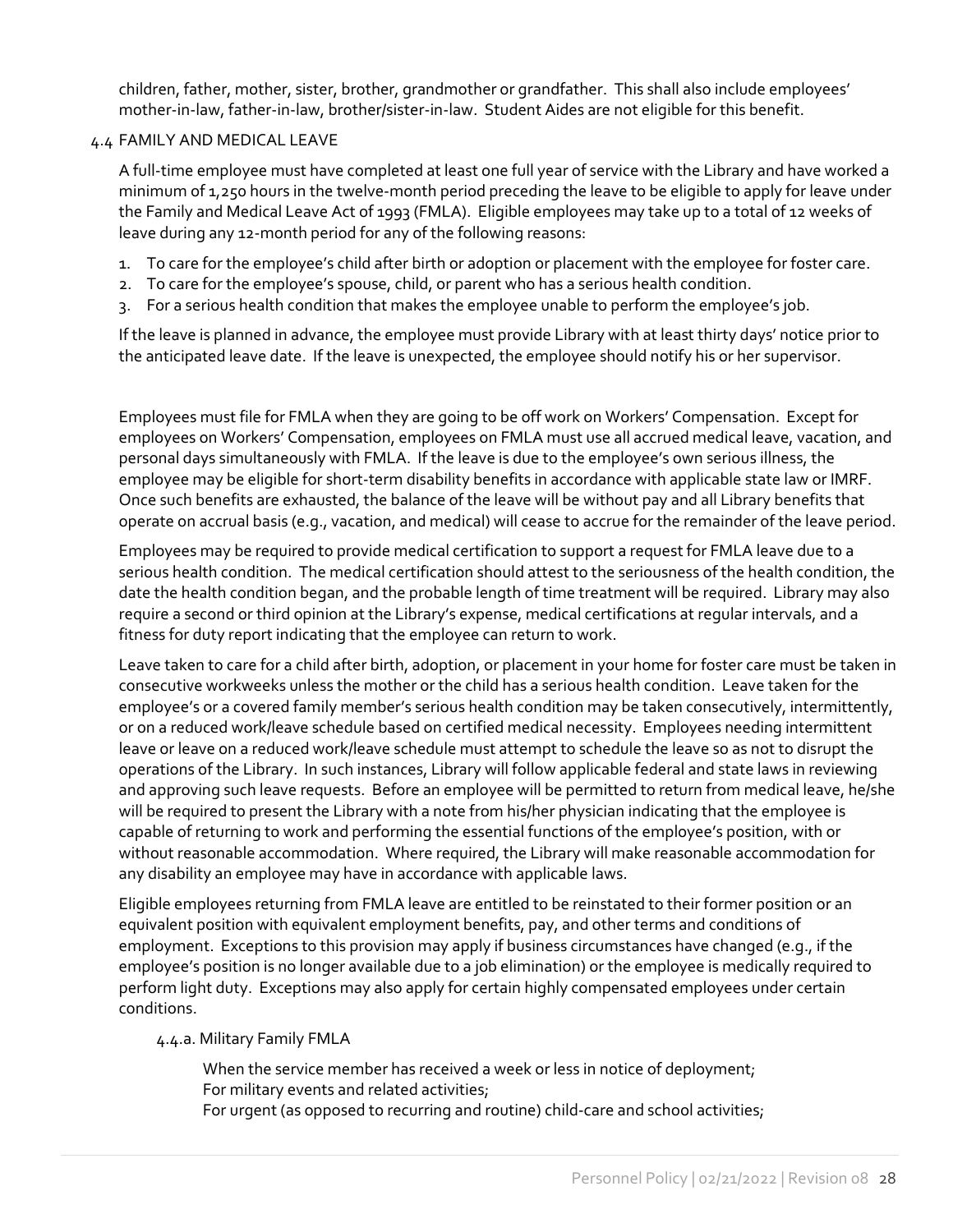For financial and legal tasks to deal with a family member's active duty; For counseling for the employee or child who isn't already covered by FMLA; To spend time with the covered service member on rest and recuperation breaks during deployment;

For post-deployment activities;

For other purposes arising out of the call to duty, as agreed upon by the employee and employer.

Under the FMLA's military caregiver leave provisions, an eligible employee may take up to 26 workweeks of leave during a single 12-month period to care for a family member who is a covered service member. Effective October 27, 2009, employees may also take military caregiver leave to care for family members who sustained a qualifying injury for up to five years after they have been discharged from military service. Military caregiver leave was also expanded to cover care given by family members to those who experience aggravation of existing, or pre-existing, injuries incurred in the line of duty.

#### <span id="page-28-0"></span>4.5 LEAVE FOR VICTIMS OF DOMESTIC OR SEXUAL VIOLENCE

In accordance with Illinois Victims' Economic Security and Safety Act, an employee who is a victim of domestic or sexual violence or has a family or household member who is a victim of domestic or sexual violence may take up to a total of 12 workweeks of leave from work during any 12-month period to address the domestic or sexual violence by:

- 1. Seeking medical attention for, or recovering from, physical or psychological injuries caused by domestic or sexual violence to the employee or the employee's family or household member;
- 2. Obtaining the services from a victim services organization for the employee or the employee's family or household member;
- 3. Obtaining psychological or other counseling for the employee or the employee's family or household member
- 4. Participating in safety planning, temporary or permanent relocation, or taking other actions to increase the safety of the employee or the employee's family or household member from future domestic or sexual violence or ensure economic security; or
- 5. Seeking legal assistance or remedies to ensure the health and safety of the employee or the employee's family or household member, including preparing for or participating in any civil or criminal legal proceeding related to or derived from the domestic or sexual violence.

The employee shall provide his/her supervisor with at least 48 hours advance notice of his/her intention to take the leave, unless providing such notice is not practical. Employees must provide certification to the Library. Any and all information received will be retained in the strictest confidence unless written consent is received from the employee, is otherwise required by applicable federal or state law, or is necessary for employment.

The Library will not discharge or otherwise discriminate against an employee who is a victim of domestic or sexual violence, nor will the Library discharge, discriminate, or retaliate against an employee taking leave from work as a result of domestic or sexual violence to seek medical attention, counseling for injuries or psychological trauma, obtaining victim services, relocating, seeking legal assistance, or participating in a related court proceeding.

<span id="page-28-1"></span>Employees may take such leave without pay or may use available sick leave, vacation leave, or personal leave, as appropriate. Group health insurance benefits shall be maintained at the same level and under the same conditions of coverage that would have been provided if the employee had continued in employment continuously during the duration of such leave.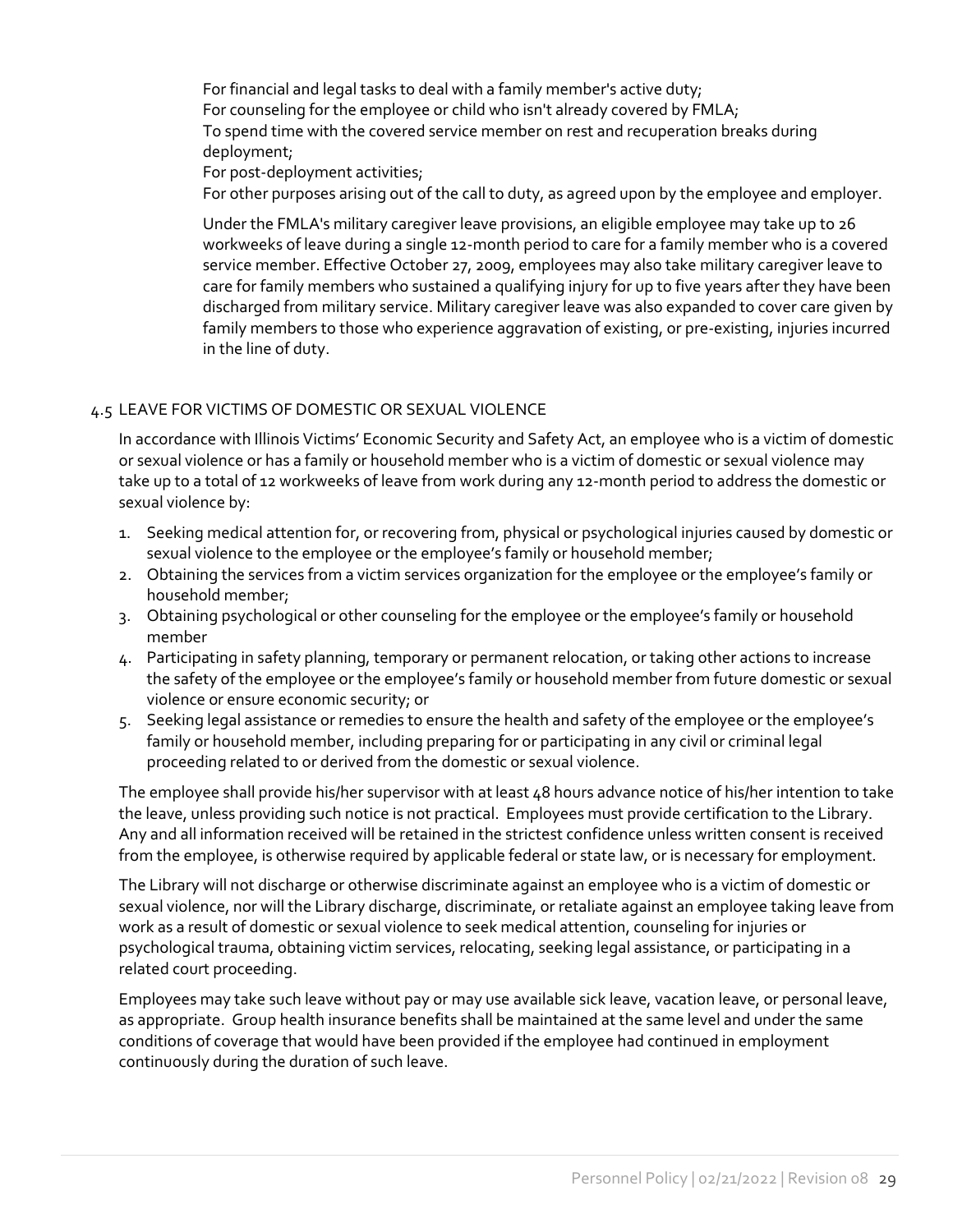#### 4.6 JURY DUTY

An employee who is called for jury duty or is a witness for the federal or state government (or a subdivision thereof), shall receive his/her regular pay during the time they are serving.

Employees must submit a request for jury leave with a copy of the jury summons before the leave is taken. Once called, employees are required to work whenever they are excused from appearing for jury duty for more than ½ the day. Upon returning from jury duty, employees must submit a copy of their verification of jury service to their supervisor. Employees can retain any pay they receive for serving jury duty.

#### <span id="page-29-0"></span>4.7 MILITARY LEAVE

Employees who are enlisted in the military service, including the ready reserves and the National Guard, will be entitled to all rights and benefits afforded by federal law, Illinois law, and any applicable contract. The Maroa Public Library District at all times will comply with the laws applicable to those on Military Leave.

#### <span id="page-29-1"></span>4.8 VOTING LEAVE

Voting – General or Special Election - In accordance with the state law, an employee will be allowed enough time to vote if prior arrangements are made with the Director.

#### <span id="page-29-2"></span>4.9 BLOOD DONATION LEAVE

An employee may use up to one hour to donate blood every 56 days in accordance with appropriate medical standards established by the American Red Cross, America's Blood Centers, the American Association of Blood Banks, or other nationally recognized standards.

The employee may use the leave only after obtaining approval from the Library Director.

#### <span id="page-29-3"></span>5.0 BENEFITS – OTHER

#### 5.1 INSURANCE

<span id="page-29-4"></span>5.1.a. Social Security and Medicare

All employees are covered under Social Security and Medicare. Contributions towards Social Security and Medicare are made by Library and each employee according to the guidelines established by the Federal Social Security Administration.

#### <span id="page-29-5"></span>5.1.b. Workers' Compensation and Unemployment Insurance

Workers' Compensation Insurance and Unemployment Insurance cover all employees in accordance with State statutes. The total cost for this insurance is paid by Library.

An employee who is injured from a cause arising from or in the course of employment with Library may be eligible for benefits under Workers' Compensation. An employee who is injured at work should report the injury to his/her supervisor within 24 hours. Employees who are going to be off from work due to a job related injury and therefore qualify for Workers' Compensation must also request Family and Medical Leave Act (FMLA) simultaneously.

#### <span id="page-29-6"></span>6.0 STAFF DEVELOPMENT

<span id="page-29-7"></span>The Library recognizes that the quality of services provided to its member libraries is directly related to the skills and abilities of each of its employees. Employee job satisfaction is also important to Library. Continuous skill development can help achieve both of these goals. For these reasons, Library encourages each employee to continue to develop and expand his/her relevant skills and knowledge. Several programs are available to support this effort.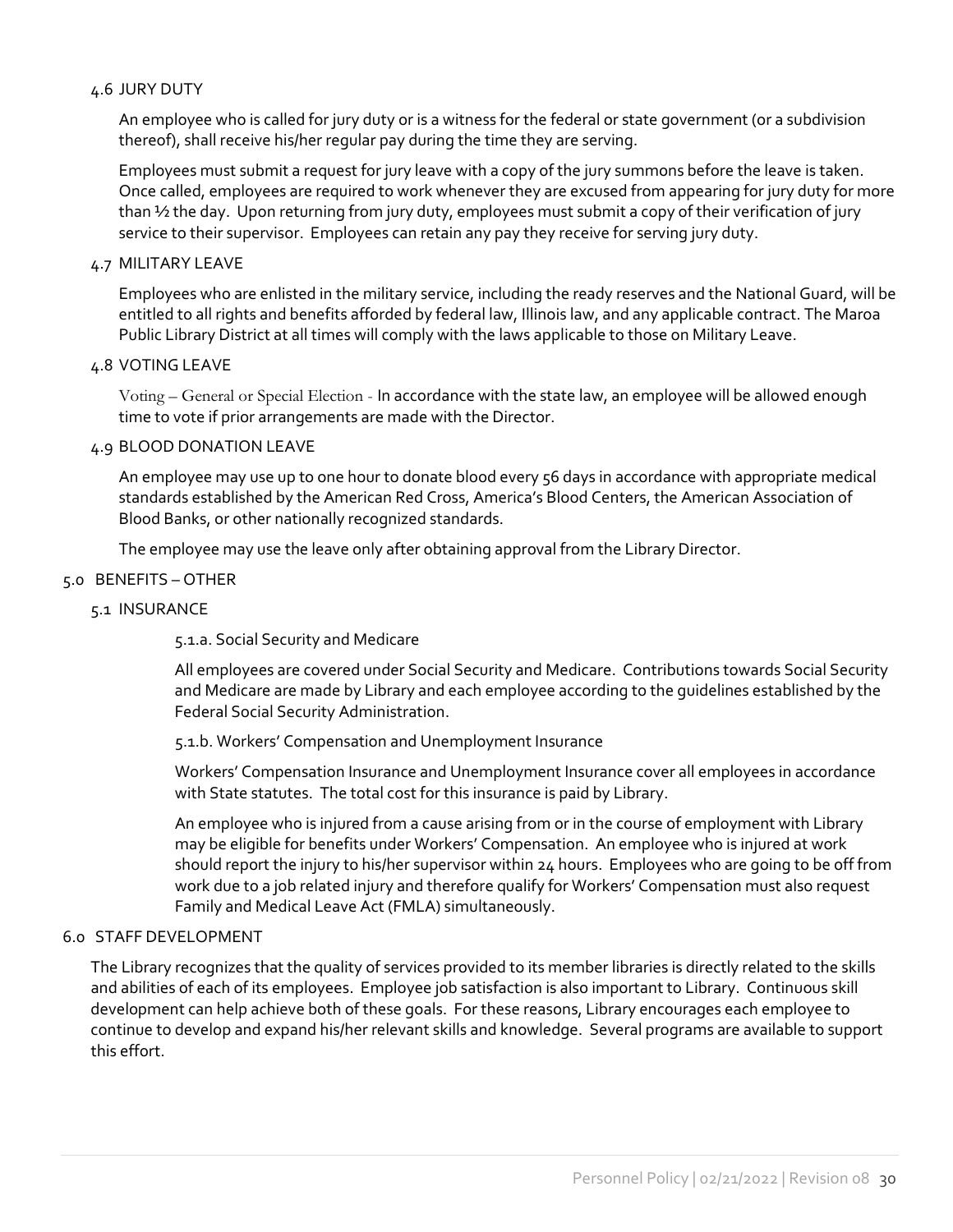## 6.1 TUITION AND REIMBURSEMENT POLICY

Tuition Reimbursement is available to permanent staff who have a demonstrated interest in long-term employment at Library, but is subject to the availability of funds. Applications are available from supervisors. The following provisions apply:

- ♦ Approval must be sought from the Library Board of Trustees prior to registration.
- ♦ Courses taken or the degree to be obtained must be part of a total program that will enhance the job performance of the individual's responsibility at Library.
- ♦ Permanent staff who terminate employment within two years of receipt of a tuition reimbursement grant shall repay 75% of the total funds received under this program upon resignation.
- ♦ Reimbursement for the programs will include paying 66 2/3% of tuition and books. Some course work may not be eligible for reimbursement. Education goals must be discussed with a supervisor and the school academic advisor.
- ♦ Classes are to be taken on the employee's own time.

These programs are a part of the reimbursement policy. Applications must designate the appropriate program.

- A. Long Range Educational Program.
	- ♦ Library employees with a plan on file at an educational institution that will lead to an Associate or Bachelor's degree may apply for reimbursement for one course each semester.
	- ♦ Reimbursement is made upon receipt of a copy of the grade report showing either a pass/fail or a grade of C or better.
- B. Short Term Reimbursement Tuition Program
	- ♦ Library employees may apply for reimbursement for formal education classes (undergraduate or graduate classes) in a field relating directly to their responsibilities at the Library, e.g. – accounting, computer programming, etc.
	- ♦ Reimbursement is made upon receipt of a copy of the grade report showing either a pass/fail or a grade of C or better.
- C. Tuition Reimbursement for Master's Degree Program in Library Science from an accredited institution.
	- ♦ Up to two Library employees may apply for reimbursement per term to attend graduate classes offered by an ALA accredited university.
	- ♦ Reimbursement is made upon receipt of a copy of the grade report showing either a pass/fail or a grade of B or better.

#### <span id="page-30-0"></span>6.2 INSERVICE TRAINING

Periodically, time may be set aside for staff development. All employees may be required to attend. The intent of setting aside this time is to encourage open communication, foster good relations among staff, and offer educational experiences. Pre-determined topics that are of interest will be presented. The Library Director may choose the topics and makes all the arrangements for the day. Some of the discussion topics may be the result of staff suggestions. The Library Director must approve topics and all other arrangements.

Member libraries will be notified in advance that Library services will not be available during the designated times.

## <span id="page-30-1"></span>6.3 PROFESSIONAL AFFILIATIONS AND ACTIVITIES

Staff members are urged to become members of relevant professional organizations and to participate in the work of such organizations to the extent possible without compromising their duties and responsibilities at Library. With the approval of the Library Director, a reasonable amount of time and secretarial help, if available, is allowed for such activities. Working within the confines of the Library budget, time with pay,